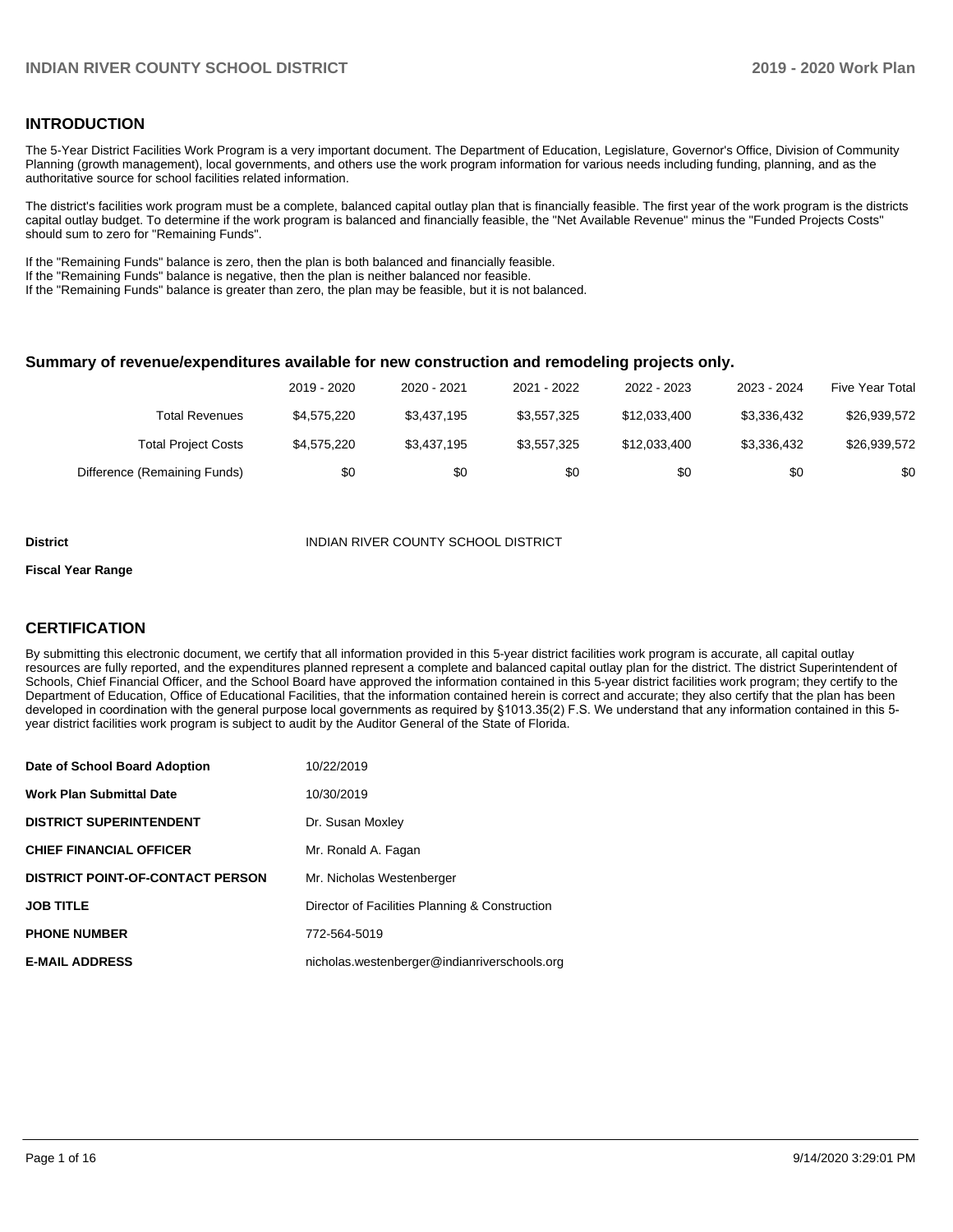# **Expenditures**

#### **Expenditure for Maintenance, Repair and Renovation from 1.50-Mills and PECO**

Annually, prior to the adoption of the district school budget, each school board must prepare a tentative district facilities work program that includes a schedule of major repair and renovation projects necessary to maintain the educational and ancillary facilities of the district.

|                                  | Item                                                                                                                                                                                                                                                                                                                                                                                                                                                                                                                                                                                                                    | 2019 - 2020<br><b>Actual Budget</b> | 2020 - 2021<br>Projected | 2021 - 2022<br>Projected | 2022 - 2023<br>Projected | 2023 - 2024<br>Projected | Total       |  |  |  |  |
|----------------------------------|-------------------------------------------------------------------------------------------------------------------------------------------------------------------------------------------------------------------------------------------------------------------------------------------------------------------------------------------------------------------------------------------------------------------------------------------------------------------------------------------------------------------------------------------------------------------------------------------------------------------------|-------------------------------------|--------------------------|--------------------------|--------------------------|--------------------------|-------------|--|--|--|--|
| <b>HVAC</b>                      |                                                                                                                                                                                                                                                                                                                                                                                                                                                                                                                                                                                                                         | \$250,000                           | \$0                      | \$5,250,000              | \$900,000                | \$2,870,000              | \$9,270,000 |  |  |  |  |
|                                  | Locations: BEACHLAND ELEMENTARY, CITRUS ELEMENTARY, FELLSMERE ELEMENTARY, GIFFORD MIDDLE, GLENDALE ELEMENTARY,<br>INDIAN RIVER ACADEMY, OSCEOLA MAGNET SCHOOL (NEW), OSLO MIDDLE, ROSEWOOD ELEMENTARY, SEBASTIAN<br>ELEMENTARY, SEBASTIAN RIVER SENIOR HIGH, STORM GROVE MIDDLE SCHOOL, TRANSPORTATION DEPARTMENT, VERO<br><b>BEACH SENIOR HIGH</b>                                                                                                                                                                                                                                                                     |                                     |                          |                          |                          |                          |             |  |  |  |  |
| Flooring                         |                                                                                                                                                                                                                                                                                                                                                                                                                                                                                                                                                                                                                         | \$650,000                           | \$500,000                | \$592,840                | \$588,000                | \$350,000                | \$2,680,840 |  |  |  |  |
| Locations:                       | Administration Building, ALTERNATIVE, BEACHLAND ELEMENTARY, CITRUS ELEMENTARY, DISTRICT SERVICES, DODGERTOWN<br>ELEMENTARY, FELLSMERE ELEMENTARY, GIFFORD MIDDLE, GLENDALE ELEMENTARY, INDIAN RIVER ACADEMY, LIBERTY<br>MAGNET, OSCEOLA MAGNET SCHOOL (NEW), OSLO MIDDLE, PELICAN ISLAND ELEMENTARY, ROSEWOOD ELEMENTARY,<br>SEBASTIAN ELEMENTARY, SEBASTIAN RIVER MIDDLE, SEBASTIAN RIVER SENIOR HIGH, STORM GROVE MIDDLE SCHOOL,<br>SUPPORT SERVICE COMPLEX, TRANSPORTATION DEPARTMENT, TREASURE COAST ELEMENTARY, TREASURE COAST<br>TECHNICAL COLLEGE, VERO BEACH ELEMENTARY, VERO BEACH SENIOR HIGH, WABASSO SCHOOL |                                     |                          |                          |                          |                          |             |  |  |  |  |
| Roofing                          |                                                                                                                                                                                                                                                                                                                                                                                                                                                                                                                                                                                                                         | \$245,000                           | \$1,701,862              | \$145,000                | \$145,000                | \$2,720,000              | \$4,956,862 |  |  |  |  |
| Locations:                       | Administration Building, ALTERNATIVE, BEACHLAND ELEMENTARY, CITRUS ELEMENTARY, DISTRICT SERVICES, DODGERTOWN<br>ELEMENTARY, FELLSMERE ELEMENTARY, GIFFORD MIDDLE, GLENDALE ELEMENTARY, INDIAN RIVER ACADEMY, LIBERTY<br>MAGNET, OSCEOLA MAGNET SCHOOL (NEW), OSLO MIDDLE, PELICAN ISLAND ELEMENTARY, ROSEWOOD ELEMENTARY,<br>SEBASTIAN ELEMENTARY, SEBASTIAN RIVER MIDDLE, SEBASTIAN RIVER SENIOR HIGH, STORM GROVE MIDDLE SCHOOL,<br>SUPPORT SERVICE COMPLEX, TRANSPORTATION DEPARTMENT, TREASURE COAST ELEMENTARY, TREASURE COAST<br>TECHNICAL COLLEGE, VERO BEACH ELEMENTARY, VERO BEACH SENIOR HIGH, WABASSO SCHOOL |                                     |                          |                          |                          |                          |             |  |  |  |  |
| Safety to Life                   |                                                                                                                                                                                                                                                                                                                                                                                                                                                                                                                                                                                                                         | \$1,308,286                         | \$1,096,648              | \$1,344,018              | \$2.893.215              | \$1,752,495              | \$8,394,662 |  |  |  |  |
| Locations:                       | Administration Building, ALTERNATIVE, BEACHLAND ELEMENTARY, CITRUS ELEMENTARY, DISTRICT SERVICES, DODGERTOWN<br>ELEMENTARY, FELLSMERE ELEMENTARY, GIFFORD MIDDLE, GLENDALE ELEMENTARY, INDIAN RIVER ACADEMY, LIBERTY<br>MAGNET, OSCEOLA MAGNET SCHOOL (NEW), OSLO MIDDLE, PELICAN ISLAND ELEMENTARY, ROSEWOOD ELEMENTARY,<br>SEBASTIAN ELEMENTARY, SEBASTIAN RIVER MIDDLE, SEBASTIAN RIVER SENIOR HIGH, STORM GROVE MIDDLE SCHOOL,<br>SUPPORT SERVICE COMPLEX, TRANSPORTATION DEPARTMENT, TREASURE COAST ELEMENTARY, TREASURE COAST<br>TECHNICAL COLLEGE, VERO BEACH ELEMENTARY, VERO BEACH SENIOR HIGH, WABASSO SCHOOL |                                     |                          |                          |                          |                          |             |  |  |  |  |
| Fencing                          |                                                                                                                                                                                                                                                                                                                                                                                                                                                                                                                                                                                                                         | \$0                                 | \$0                      | \$0                      | \$0                      | \$0                      | \$0         |  |  |  |  |
|                                  | Locations: No Locations for this expenditure.                                                                                                                                                                                                                                                                                                                                                                                                                                                                                                                                                                           |                                     |                          |                          |                          |                          |             |  |  |  |  |
| Parking                          |                                                                                                                                                                                                                                                                                                                                                                                                                                                                                                                                                                                                                         | \$0                                 | \$0                      | \$0                      | \$0                      | \$0                      | \$0         |  |  |  |  |
|                                  | Locations: No Locations for this expenditure.                                                                                                                                                                                                                                                                                                                                                                                                                                                                                                                                                                           |                                     |                          |                          |                          |                          |             |  |  |  |  |
| Electrical                       |                                                                                                                                                                                                                                                                                                                                                                                                                                                                                                                                                                                                                         | \$0                                 | \$0                      | \$0                      | \$0                      | \$0                      | \$0         |  |  |  |  |
|                                  | Locations: No Locations for this expenditure.                                                                                                                                                                                                                                                                                                                                                                                                                                                                                                                                                                           |                                     |                          |                          |                          |                          |             |  |  |  |  |
| Fire Alarm                       |                                                                                                                                                                                                                                                                                                                                                                                                                                                                                                                                                                                                                         | \$325,000                           | \$600,000                | \$0                      | \$0                      | \$1,350,000              | \$2,275,000 |  |  |  |  |
|                                  | Locations: CITRUS ELEMENTARY, DODGERTOWN ELEMENTARY, FELLSMERE ELEMENTARY, GLENDALE ELEMENTARY, LIBERTY MAGNET,<br>OSCEOLA MAGNET SCHOOL (NEW), OSLO MIDDLE, ROSEWOOD ELEMENTARY, SEBASTIAN RIVER MIDDLE, TRANSPORTATION<br>DEPARTMENT, TREASURE COAST ELEMENTARY, VERO BEACH ELEMENTARY, VERO BEACH SENIOR HIGH                                                                                                                                                                                                                                                                                                        |                                     |                          |                          |                          |                          |             |  |  |  |  |
| Telephone/Intercom System        |                                                                                                                                                                                                                                                                                                                                                                                                                                                                                                                                                                                                                         | \$0                                 | \$0                      | \$0                      | \$0                      | \$0                      | \$0         |  |  |  |  |
|                                  | Locations: No Locations for this expenditure.                                                                                                                                                                                                                                                                                                                                                                                                                                                                                                                                                                           |                                     |                          |                          |                          |                          |             |  |  |  |  |
| <b>Closed Circuit Television</b> |                                                                                                                                                                                                                                                                                                                                                                                                                                                                                                                                                                                                                         | \$0                                 | \$0                      | \$0                      | \$0                      | \$0                      | \$0         |  |  |  |  |
|                                  | Locations: No Locations for this expenditure.                                                                                                                                                                                                                                                                                                                                                                                                                                                                                                                                                                           |                                     |                          |                          |                          |                          |             |  |  |  |  |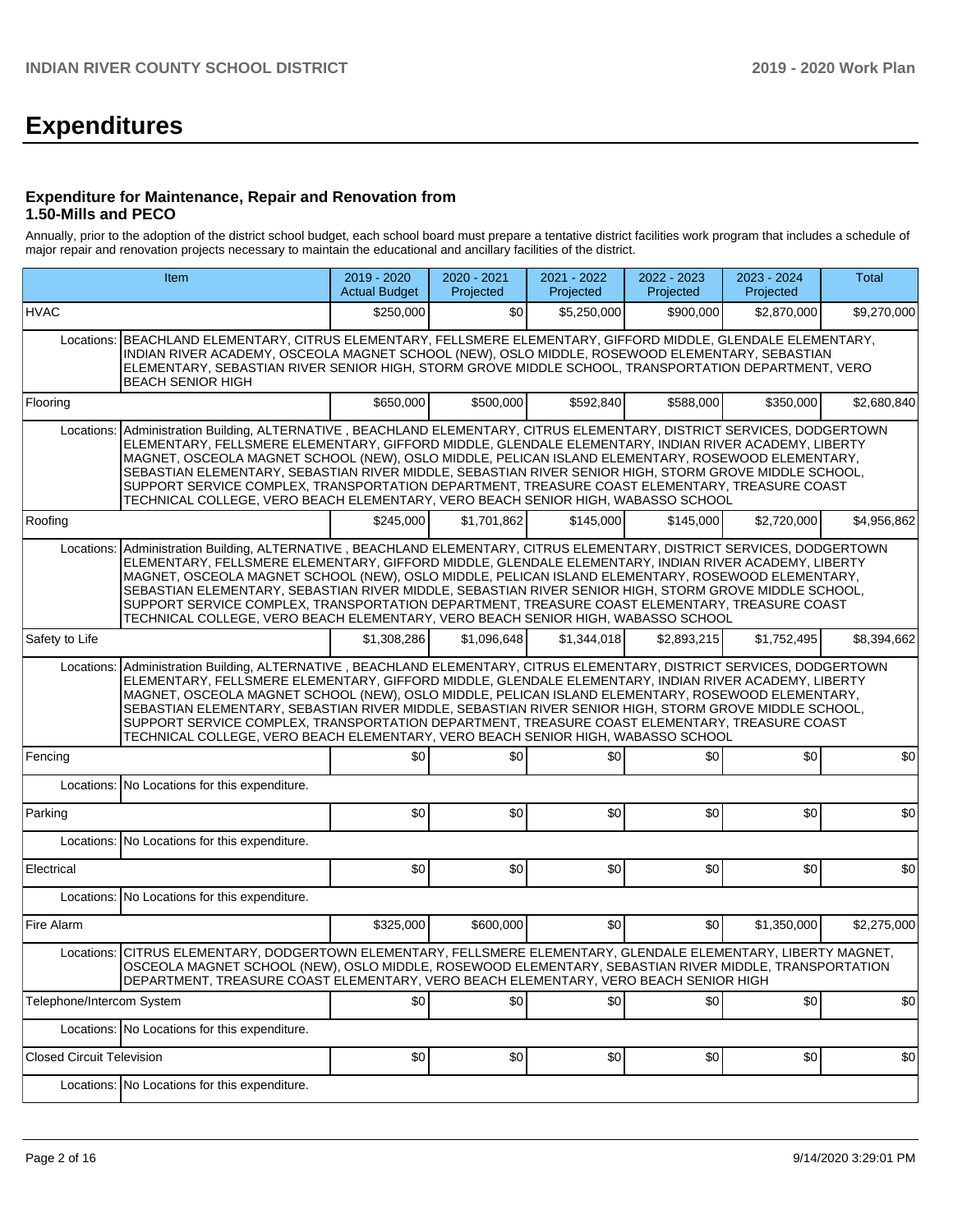| Paint              |                                                                                                                                                                                                                                                                                                                                                                                                                                                                                                                                                                                                                                      | \$0         | \$1,990,000 | <b>SO</b>   | \$1,600,000 | \$1,200,000  | \$4,790,000  |  |  |  |
|--------------------|--------------------------------------------------------------------------------------------------------------------------------------------------------------------------------------------------------------------------------------------------------------------------------------------------------------------------------------------------------------------------------------------------------------------------------------------------------------------------------------------------------------------------------------------------------------------------------------------------------------------------------------|-------------|-------------|-------------|-------------|--------------|--------------|--|--|--|
|                    | Locations: GIFFORD MIDDLE, OSLO MIDDLE, SEBASTIAN RIVER SENIOR HIGH, STORM GROVE MIDDLE SCHOOL                                                                                                                                                                                                                                                                                                                                                                                                                                                                                                                                       |             |             |             |             |              |              |  |  |  |
| Maintenance/Repair |                                                                                                                                                                                                                                                                                                                                                                                                                                                                                                                                                                                                                                      | \$1,164,160 | \$968.336   | \$1,572,160 | \$1,572,160 | \$1,572,160  | \$6,848,976  |  |  |  |
|                    | Locations:   Administration Building, ALTERNATIVE, BEACHLAND ELEMENTARY, CITRUS ELEMENTARY, DISTRICT SERVICES, DODGERTOWN<br>ELEMENTARY, FELLSMERE ELEMENTARY, GIFFORD MIDDLE, GLENDALE ELEMENTARY, INDIAN RIVER ACADEMY, LIBERTY<br>MAGNET, OSCEOLA MAGNET SCHOOL (NEW), OSLO MIDDLE, PELICAN ISLAND ELEMENTARY, ROSEWOOD ELEMENTARY,<br>SEBASTIAN ELEMENTARY, SEBASTIAN RIVER MIDDLE, SEBASTIAN RIVER SENIOR HIGH, STORM GROVE MIDDLE SCHOOL,<br>SUPPORT SERVICE COMPLEX, TRANSPORTATION DEPARTMENT, TREASURE COAST ELEMENTARY, TREASURE COAST<br>TECHNICAL COLLEGE, VERO BEACH ELEMENTARY, VERO BEACH SENIOR HIGH, WABASSO SCHOOL |             |             |             |             |              |              |  |  |  |
|                    | Sub Total:                                                                                                                                                                                                                                                                                                                                                                                                                                                                                                                                                                                                                           | \$3,942,446 | \$6,856,846 | \$8,904,018 | \$7,698,375 | \$11,814,655 | \$39,216,340 |  |  |  |

| <b>PECO Maintenance Expenditures</b> | ا 30        | \$306,030   | \$306,030    | \$306,030   | \$306,030    | \$1,224,120  |
|--------------------------------------|-------------|-------------|--------------|-------------|--------------|--------------|
| ا :50 Mill Sub Total.                | \$5,879,446 | \$9,575,816 | \$10,337,988 | \$9,117,345 | \$13,483,625 | \$48,394,220 |

|                                  | <b>Other Items</b>                                                                                                                                                                                                                                                                                                                                                                                                                                                                                                                                                                                                                | 2019 - 2020<br><b>Actual Budget</b> | 2020 - 2021<br>Projected | 2021 - 2022<br>Projected | 2022 - 2023<br>Projected | 2023 - 2024<br>Projected | <b>Total</b> |  |  |  |
|----------------------------------|-----------------------------------------------------------------------------------------------------------------------------------------------------------------------------------------------------------------------------------------------------------------------------------------------------------------------------------------------------------------------------------------------------------------------------------------------------------------------------------------------------------------------------------------------------------------------------------------------------------------------------------|-------------------------------------|--------------------------|--------------------------|--------------------------|--------------------------|--------------|--|--|--|
| Site Improvements Districtwide   |                                                                                                                                                                                                                                                                                                                                                                                                                                                                                                                                                                                                                                   | \$80,000                            | \$600,000                | \$0                      | \$0                      | \$100,000                | \$780,000    |  |  |  |
|                                  | Locations Administration Building, ALTERNATIVE, BEACHLAND ELEMENTARY, CITRUS ELEMENTARY, DISTRICT SERVICES, DODGERTOWN<br>ELEMENTARY, FELLSMERE ELEMENTARY, GIFFORD MIDDLE, GLENDALE ELEMENTARY, INDIAN RIVER ACADEMY, LIBERTY<br>MAGNET, OSCEOLA MAGNET SCHOOL (NEW), OSLO MIDDLE, PELICAN ISLAND ELEMENTARY, ROSEWOOD ELEMENTARY,<br>SEBASTIAN ELEMENTARY, SEBASTIAN RIVER MIDDLE, SEBASTIAN RIVER SENIOR HIGH, STORM GROVE MIDDLE SCHOOL,<br>SUPPORT SERVICE COMPLEX, TRANSPORTATION DEPARTMENT, TREASURE COAST ELEMENTARY, TREASURE COAST<br>TECHNICAL COLLEGE, VERO BEACH ELEMENTARY, VERO BEACH SENIOR HIGH, WABASSO SCHOOL |                                     |                          |                          |                          |                          |              |  |  |  |
|                                  | Paving, WW Covers & Sidewalks Districtwide                                                                                                                                                                                                                                                                                                                                                                                                                                                                                                                                                                                        | \$0                                 | \$0 <sub>1</sub>         | \$240,000                | \$255.000                | \$0                      | \$495,000    |  |  |  |
|                                  | Locations DODGERTOWN ELEMENTARY, OSCEOLA MAGNET SCHOOL (NEW), OSLO MIDDLE, VERO BEACH SENIOR HIGH                                                                                                                                                                                                                                                                                                                                                                                                                                                                                                                                 |                                     |                          |                          |                          |                          |              |  |  |  |
| <b>Chiller Replacement</b>       |                                                                                                                                                                                                                                                                                                                                                                                                                                                                                                                                                                                                                                   | \$800,000                           | \$650,000                | \$600,000                | \$0                      | \$1,275,000              | \$3,325,000  |  |  |  |
|                                  | Locations CITRUS ELEMENTARY, FELLSMERE ELEMENTARY, INDIAN RIVER ACADEMY, OSCEOLA MAGNET SCHOOL (NEW), OSLO MIDDLE,<br>PELICAN ISLAND ELEMENTARY, SEBASTIAN ELEMENTARY, STORM GROVE MIDDLE SCHOOL, SUPPORT SERVICE COMPLEX,<br><b>TRANSPORTATION DEPARTMENT</b>                                                                                                                                                                                                                                                                                                                                                                    |                                     |                          |                          |                          |                          |              |  |  |  |
| <b>ADA Compliance</b>            |                                                                                                                                                                                                                                                                                                                                                                                                                                                                                                                                                                                                                                   | \$325,000                           | \$0                      | \$0                      | \$75,000                 | \$0                      | \$400,000    |  |  |  |
|                                  | Locations SEBASTIAN RIVER MIDDLE, WABASSO SCHOOL                                                                                                                                                                                                                                                                                                                                                                                                                                                                                                                                                                                  |                                     |                          |                          |                          |                          |              |  |  |  |
| Furniture Fixtures & Equipment   |                                                                                                                                                                                                                                                                                                                                                                                                                                                                                                                                                                                                                                   | \$387,000                           | \$275,000                | \$250,000                | \$300.000                | \$250,000                | \$1,462,000  |  |  |  |
|                                  | Locations Administration Building, ALTERNATIVE, BEACHLAND ELEMENTARY, CITRUS ELEMENTARY, DISTRICT SERVICES, DODGERTOWN<br>ELEMENTARY, FELLSMERE ELEMENTARY, GIFFORD MIDDLE, GLENDALE ELEMENTARY, INDIAN RIVER ACADEMY, LIBERTY<br>MAGNET, OSCEOLA MAGNET SCHOOL (NEW), OSLO MIDDLE, PELICAN ISLAND ELEMENTARY, ROSEWOOD ELEMENTARY,<br>SEBASTIAN ELEMENTARY, SEBASTIAN RIVER MIDDLE, SEBASTIAN RIVER SENIOR HIGH, STORM GROVE MIDDLE SCHOOL,<br>SUPPORT SERVICE COMPLEX, TRANSPORTATION DEPARTMENT, TREASURE COAST ELEMENTARY, TREASURE COAST<br>TECHNICAL COLLEGE, VERO BEACH ELEMENTARY, VERO BEACH SENIOR HIGH, WABASSO SCHOOL |                                     |                          |                          |                          |                          |              |  |  |  |
| Playground Equipment Replacement |                                                                                                                                                                                                                                                                                                                                                                                                                                                                                                                                                                                                                                   | \$275,000                           | \$350,000                | \$350,000                | \$350,000                | \$350,000                | \$1,675,000  |  |  |  |
|                                  | Locations BEACHLAND ELEMENTARY, CITRUS ELEMENTARY, DODGERTOWN ELEMENTARY, FELLSMERE ELEMENTARY, GLENDALE<br>ELEMENTARY, INDIAN RIVER ACADEMY, LIBERTY MAGNET, OSCEOLA MAGNET SCHOOL (NEW), PELICAN ISLAND ELEMENTARY,<br>ROSEWOOD ELEMENTARY, SEBASTIAN ELEMENTARY, TREASURE COAST ELEMENTARY, VERO BEACH ELEMENTARY,<br><b>WABASSO SCHOOL</b>                                                                                                                                                                                                                                                                                    |                                     |                          |                          |                          |                          |              |  |  |  |
|                                  | Building Improvements/Renovations Districtwide                                                                                                                                                                                                                                                                                                                                                                                                                                                                                                                                                                                    | \$70,000                            | \$1,150,000              | \$300,000                | \$745,000                | \$0                      | \$2,265,000  |  |  |  |
|                                  | Locations BEACHLAND ELEMENTARY, FELLSMERE ELEMENTARY, GIFFORD MIDDLE, INDIAN RIVER ACADEMY, OSCEOLA MAGNET<br>SCHOOL (NEW), OSLO MIDDLE, ROSEWOOD ELEMENTARY, SEBASTIAN RIVER SENIOR HIGH, VERO BEACH SENIOR HIGH                                                                                                                                                                                                                                                                                                                                                                                                                 |                                     |                          |                          |                          |                          |              |  |  |  |
|                                  | Total:                                                                                                                                                                                                                                                                                                                                                                                                                                                                                                                                                                                                                            | \$5,879,446                         | \$9,881,846              | \$10,644,018             | \$9,423,375              | \$13,789,655             | \$49,618,340 |  |  |  |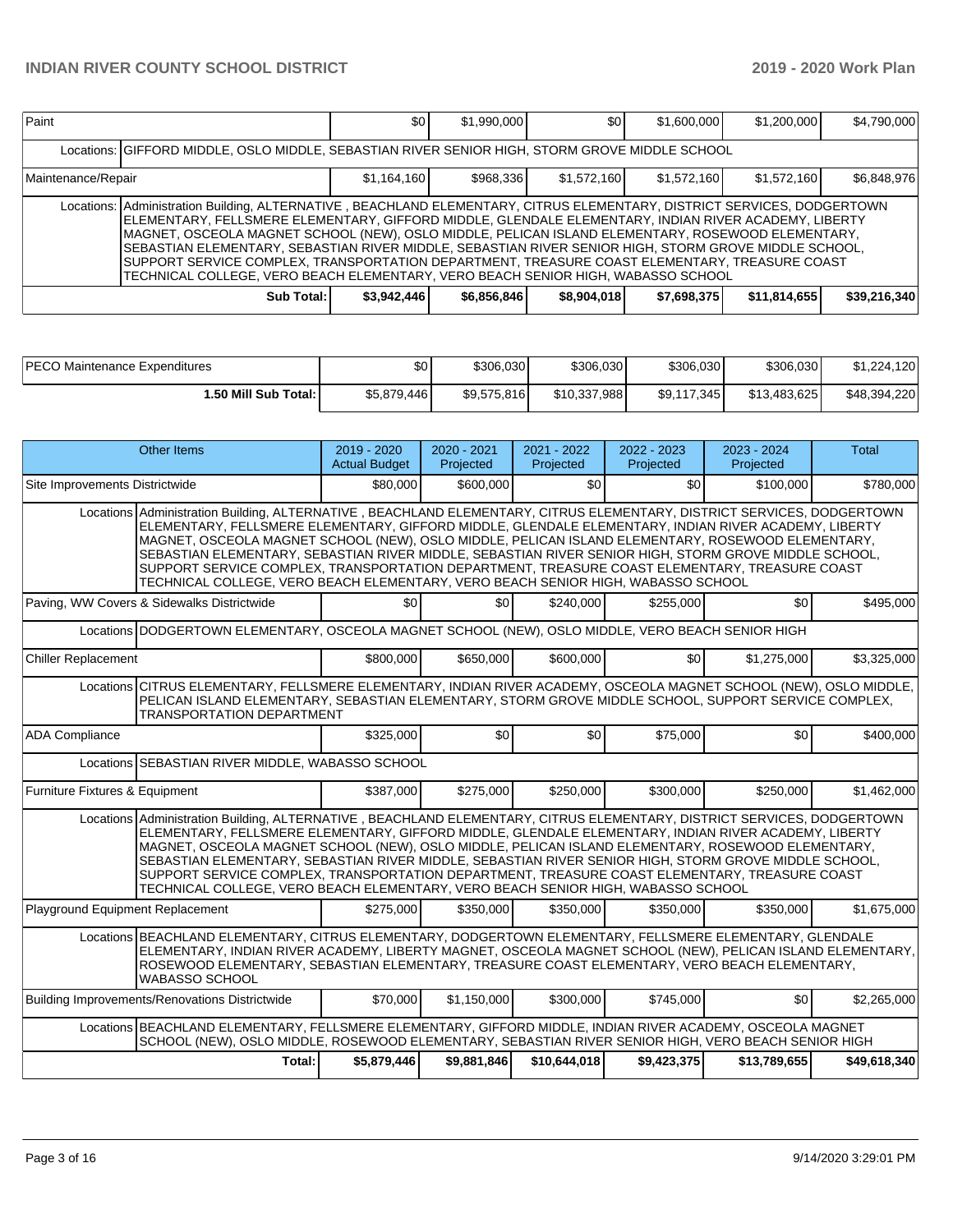### **Local 1.50 Mill Expenditure For Maintenance, Repair and Renovation**

Anticipated expenditures expected from local funding sources over the years covered by the current work plan.

| Item                                                                                            | 2019 - 2020<br><b>Actual Budget</b> | 2020 - 2021<br>Projected | 2021 - 2022<br>Projected | 2022 - 2023<br>Projected | 2023 - 2024<br>Projected | <b>Total</b>  |
|-------------------------------------------------------------------------------------------------|-------------------------------------|--------------------------|--------------------------|--------------------------|--------------------------|---------------|
| Remaining Maint and Repair from 1.5 Mills                                                       | \$5,879,446                         | \$9,575,816              | \$10,337,988             | \$9,117,345              | \$13,483,625             | \$48,394,220  |
| Maintenance/Repair Salaries                                                                     | \$3,343,645                         | \$3,500,000              | \$3,500,000              | \$3,500,000              | \$3,500,000              | \$17,343,645  |
| <b>School Bus Purchases</b>                                                                     | \$1,050,000                         | \$1,050,000              | \$1,050,000              | \$1,050,000              | \$1,050,000              | \$5,250,000   |
| Other Vehicle Purchases                                                                         | \$100,000                           | \$200,000                | \$0                      | \$200,000                | \$0                      | \$500,000     |
| Capital Outlay Equipment                                                                        | \$0                                 | \$0                      | \$0                      | \$0                      | \$0                      | \$0           |
| <b>Rent/Lease Payments</b>                                                                      | \$0                                 | \$0                      | \$0                      | \$0                      | \$0                      | \$0           |
| <b>COP Debt Service</b>                                                                         | \$10,070,590                        | \$10,063,840             | \$10,065,090             | \$10,068,090             | \$10,062,250             | \$50,329,860  |
| Rent/Lease Relocatables                                                                         | \$400,000                           | \$400,000                | \$400,000                | \$400,000                | \$400,000                | \$2,000,000   |
| <b>Environmental Problems</b>                                                                   | \$0                                 | \$0                      | \$0                      | \$0                      | \$0                      | \$0           |
| ls.1011.14 Debt Service                                                                         | \$0                                 | \$0                      | \$0                      | \$0                      | \$0                      | \$0           |
| Special Facilities Construction Account                                                         | \$0                                 | \$0                      | \$0                      | \$0                      | \$0                      | \$0           |
| Premiums for Property Casualty Insurance - 1011.71<br>(4a,b)                                    | \$1,211,991                         | \$0                      | \$0                      | \$0                      | \$0                      | \$1,211,991   |
| Qualified School Construction Bonds (QSCB)                                                      | \$1,300,125                         | \$1,300,125              | \$1,300,125              | \$1,300,125              | \$1,300,125              | \$6,500,625   |
| Qualified Zone Academy Bonds (QZAB)                                                             | \$0                                 | \$0                      | \$0                      | \$0                      | \$0                      | \$0           |
| State Charter School Capital Outlay                                                             | \$1,214,934                         | \$1,880,460              | \$1,880,460              | \$1,880,460              | \$1,880,460              | \$8,736,774   |
| Impact Fees "RESTRICTED FUNDS FOR FUTURE<br>CAPACITY PRODUCING PROJECT DUE TO<br><b>GROWTH"</b> | \$1,700,000                         | \$1,300,000              | \$1,300,000              | \$1,300,000              | \$1,300,000              | \$6,900,000   |
| Performance Contracting Debt Service                                                            | \$891,287                           | \$0                      | \$0                      | \$0                      | \$0                      | \$891,287     |
| <b>Local Expenditure Totals:</b>                                                                | \$27,162,018                        | \$29,270,241             | \$29,833,663             | \$28,816,020             | \$32,976,460             | \$148,058,402 |

# **Revenue**

## **1.50 Mill Revenue Source**

Schedule of Estimated Capital Outlay Revenue from each currently approved source which is estimated to be available for expenditures on the projects included in the tentative district facilities work program. All amounts are NET after considering carryover balances, interest earned, new COP's, 1011.14 and 1011.15 loans, etc. Districts cannot use 1.5-Mill funds for salaries except for those explicitly associated with maintenance/repair projects. (1011.71 (5), F.S.)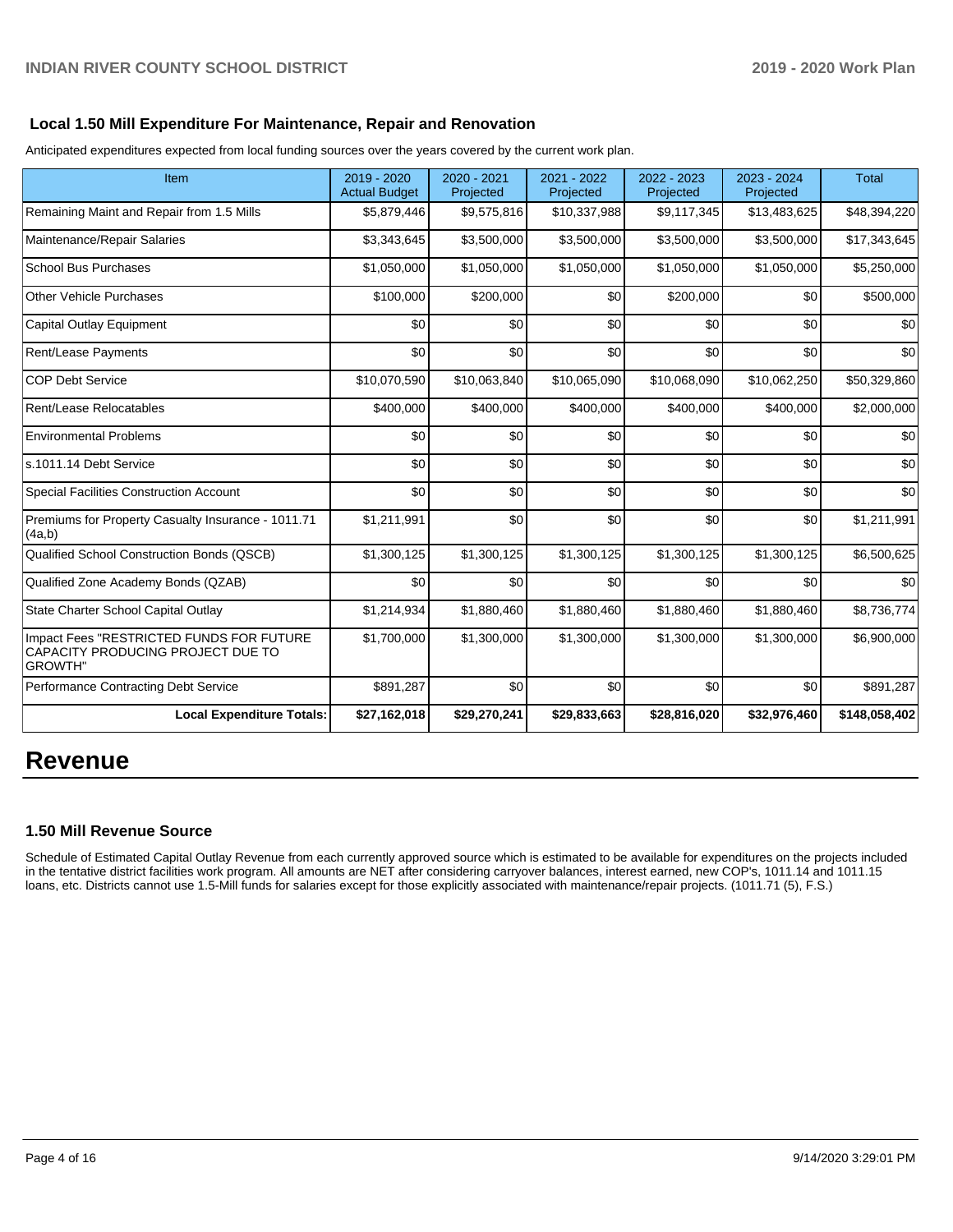| <b>Item</b>                                                                         | Fund | $2019 - 2020$<br><b>Actual Value</b> | $2020 - 2021$<br>Projected | 2021 - 2022<br>Projected | $2022 - 2023$<br>Projected | $2023 - 2024$<br>Projected | Total             |
|-------------------------------------------------------------------------------------|------|--------------------------------------|----------------------------|--------------------------|----------------------------|----------------------------|-------------------|
| (1) Non-exempt property<br>lassessed valuation                                      |      | \$19,910,506,448                     | \$20,919,100,000           | \$21,879,900,000         | \$22,892,700,000           | \$23,909,000,000           | \$109,511,206,448 |
| (2) The Millage projected for<br>discretionary capital outlay per<br>ls.1011.71     |      | 1.50                                 | 1.50                       | 1.50                     | 1.50                       | 1.50                       |                   |
| $(3)$ Full value of the 1.50-Mill<br>discretionary capital outlay per<br>ls.1011.71 |      | \$33,449,651                         | \$35,144,088               | \$36,758,232             | \$38,459,736               | \$40,167,120               | \$183,978,827     |
| $(4)$ Value of the portion of the 1.50<br>-Mill ACTUALLY levied                     | 370  | \$28,671,129                         | \$30,123,504               | \$31,507,056             | \$32,965,488               | \$34,428,960               | \$157,696,137     |
| $(5)$ Difference of lines $(3)$ and $(4)$                                           |      | \$4,778,522                          | \$5,020,584                | \$5,251,176              | \$5,494,248                | \$5,738,160                | \$26,282,690      |

#### **PECO Revenue Source**

The figure in the row designated "PECO Maintenance" will be subtracted from funds available for new construction because PECO maintenance dollars cannot be used for new construction.

| <b>Item</b>                          | Fund         | $2019 - 2020$<br><b>Actual Budget</b> | 2020 - 2021<br>Projected | 2021 - 2022<br>Projected | 2022 - 2023<br>Projected | 2023 - 2024<br>Projected | Total       |
|--------------------------------------|--------------|---------------------------------------|--------------------------|--------------------------|--------------------------|--------------------------|-------------|
| <b>IPECO New Construction</b>        | 340 <b>I</b> | \$0                                   | \$0                      | \$0                      | \$0 <sub>1</sub>         | \$0                      | \$0         |
| <b>PECO Maintenance Expenditures</b> |              | \$0 <sub>1</sub>                      | \$306,030                | \$306.030                | \$306.030                | \$306.030                | \$1,224,120 |
|                                      |              | \$0                                   | \$306,030                | \$306.030                | \$306,030                | \$306.030                | \$1,224,120 |

### **CO & DS Revenue Source**

Revenue from Capital Outlay and Debt Service funds.

| <b>Item</b>                               | Fund | $2019 - 2020$<br><b>Actual Budget</b> | 2020 - 2021<br>Projected | 2021 - 2022<br>Projected | $2022 - 2023$<br>Projected | $2023 - 2024$<br>Projected | Total     |
|-------------------------------------------|------|---------------------------------------|--------------------------|--------------------------|----------------------------|----------------------------|-----------|
| ICO & DS Cash Flow-through<br>Distributed | 360  | \$123.212                             | \$123.212                | \$123,212                | \$123.212                  | \$123.212                  | \$616,060 |
| ICO & DS Interest on<br>Undistributed CO  | 360  | \$11.839                              | \$11.839                 | \$11.839                 | \$11.839                   | \$11,839                   | \$59,195  |
|                                           |      | \$135,051                             | \$135,051                | \$135.051                | \$135.051                  | \$135,051                  | \$675,255 |

#### **Fair Share Revenue Source**

Nothing reported for this section. All legally binding commitments for proportionate fair-share mitigation for impacts on public school facilities must be included in the 5-year district work program.

#### **Sales Surtax Referendum**

Specific information about any referendum for a 1-cent or ½-cent surtax referendum during the previous year.

**Did the school district hold a surtax referendum during the past fiscal year 2018 - 2019?**

No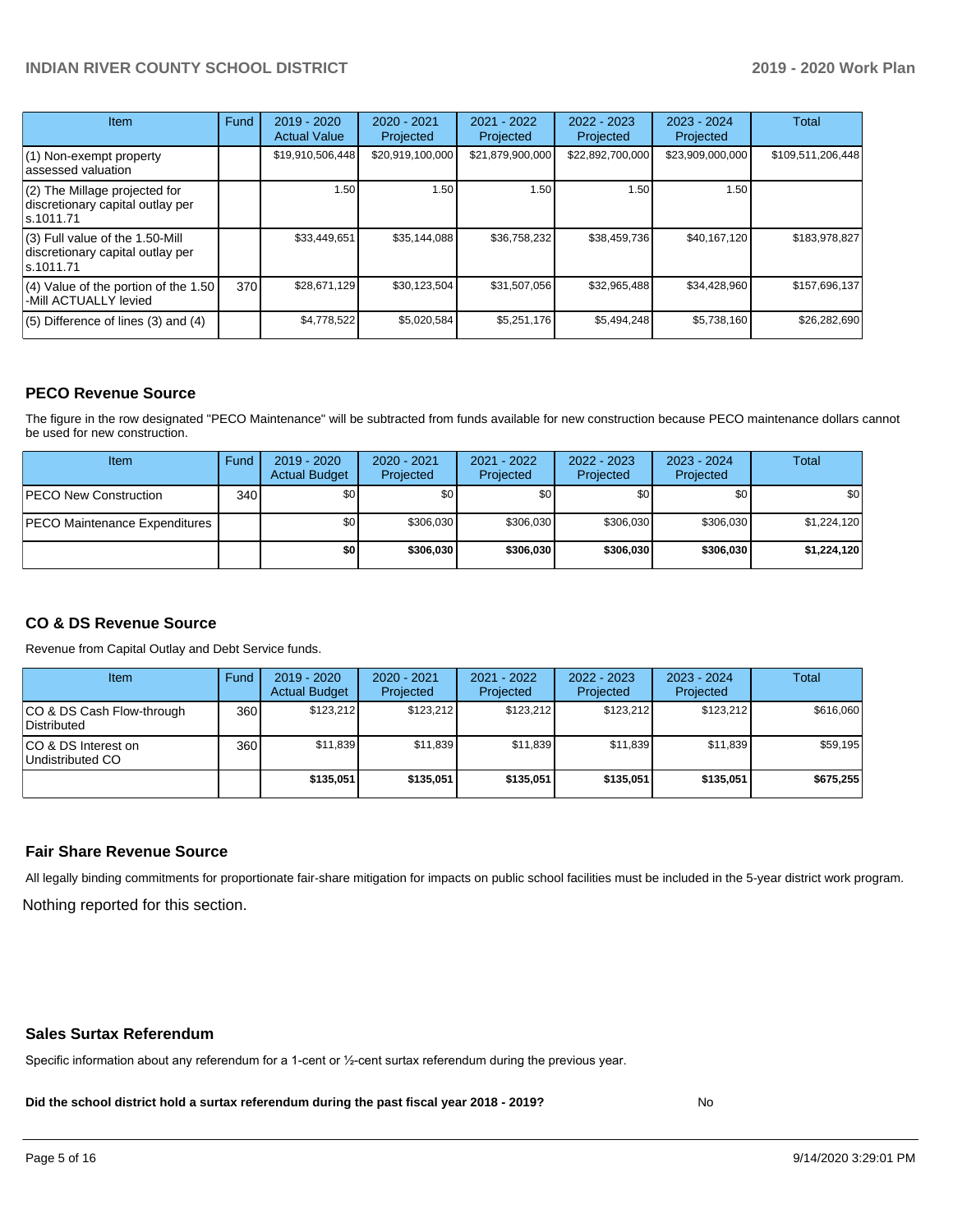# **Additional Revenue Source**

Any additional revenue sources

| Item                                                                                                                      | 2019 - 2020<br><b>Actual Value</b> | 2020 - 2021<br>Projected | 2021 - 2022<br>Projected | 2022 - 2023<br>Projected | 2023 - 2024<br>Projected | <b>Total</b> |
|---------------------------------------------------------------------------------------------------------------------------|------------------------------------|--------------------------|--------------------------|--------------------------|--------------------------|--------------|
| Proceeds from a s.1011.14/15 F.S. Loans                                                                                   | \$0                                | \$0                      | \$0                      | \$0                      | \$0                      | \$0          |
| District Bonds - Voted local bond<br>referendum proceeds per s.9, Art VII<br><b>State Constitution</b>                    | \$0                                | \$0                      | \$0                      | \$0                      | \$0                      | \$0          |
| Proceeds from Special Act Bonds                                                                                           | \$0                                | \$0                      | \$0                      | \$0                      | \$0                      | \$0          |
| Estimated Revenue from CO & DS Bond<br>Sale                                                                               | \$0                                | \$0                      | \$0                      | \$0                      | \$0                      | \$0          |
| Proceeds from Voted Capital<br>Improvements millage                                                                       | \$0                                | \$0                      | \$0                      | \$0                      | \$0                      | \$0          |
| Other Revenue for Other Capital Projects                                                                                  | \$0                                | \$0                      | \$0                      | \$0                      | \$0                      | \$0          |
| Proceeds from 1/2 cent sales surtax<br>authorized by school board                                                         | \$0                                | \$0                      | \$0                      | \$0                      | \$0                      | \$0          |
| Proceeds from local governmental<br>infrastructure sales surtax                                                           | \$0                                | \$0                      | \$0                      | \$0                      | \$0                      | \$0          |
| Proceeds from Certificates of<br>Participation (COP's) Sale                                                               | \$0                                | \$0                      | \$0                      | \$0                      | \$0                      | \$0          |
| Classrooms First Bond proceeds amount<br>authorized in FY 1997-98                                                         | \$0                                | \$0                      | \$0                      | \$0                      | \$0                      | \$0          |
| Classrooms for Kids                                                                                                       | \$0                                | \$0                      | \$0                      | \$0                      | \$0                      | \$0          |
| <b>District Equity Recognition</b>                                                                                        | \$0                                | \$0                      | \$0                      | \$0                      | \$0                      | \$0          |
| <b>Federal Grants</b>                                                                                                     | \$0                                | \$0                      | \$0                      | \$0                      | \$0                      | \$0          |
| Proportionate share mitigation (actual<br>cash revenue only, not in kind donations)                                       | \$0                                | \$0                      | \$0                      | \$0                      | \$0                      | \$0          |
| Impact fees received                                                                                                      | \$1,700,000                        | \$1,300,000              | \$1,300,000              | \$1,300,000              | \$1,300,000              | \$6,900,000  |
| Private donations                                                                                                         | \$0                                | \$0                      | \$0                      | \$0                      | \$0                      | \$0          |
| Grants from local governments or not-for-<br>profit organizations                                                         | \$0                                | \$0                      | \$0                      | \$0                      | \$0                      | \$0          |
| Interest, Including Profit On Investment                                                                                  | \$16,124                           | \$16,125                 | \$16,125                 | \$16,125                 | \$16,125                 | \$80,624     |
| Revenue from Bonds pledging proceeds<br>from 1 cent or 1/2 cent Sales Surtax                                              | \$0                                | \$0                      | \$0                      | \$0                      | \$0                      | \$0          |
| <b>Total Fund Balance Carried Forward</b>                                                                                 | \$0                                | \$700,000                | \$0                      | \$6,000,000              | \$0                      | \$6,700,000  |
| General Capital Outlay Obligated Fund<br><b>Balance Carried Forward From Total</b><br><b>Fund Balance Carried Forward</b> | \$0                                | \$0                      | \$0                      | \$0                      | \$0                      | \$0          |
| Special Facilities Construction Account                                                                                   | \$1,214,934                        | \$432,756                | \$432,756                | \$432,756                | \$432,756                | \$2,945,958  |
| One Cent - 1/2 Cent Sales Surtax Debt<br>Service From Total Fund Balance Carried<br>Forward                               | \$0                                | \$0                      | \$0                      | \$0                      | \$0                      | \$0          |
| Capital Outlay Projects Funds Balance<br>Carried Forward From Total Fund<br><b>Balance Carried Forward</b>                | \$0                                | \$0                      | \$0                      | \$0                      | \$0                      | \$0          |
| Subtotal                                                                                                                  | \$2,931,058                        | \$2,448,881              | \$1,748,881              | \$7,748,881              | \$1,748,881              | \$16,626,582 |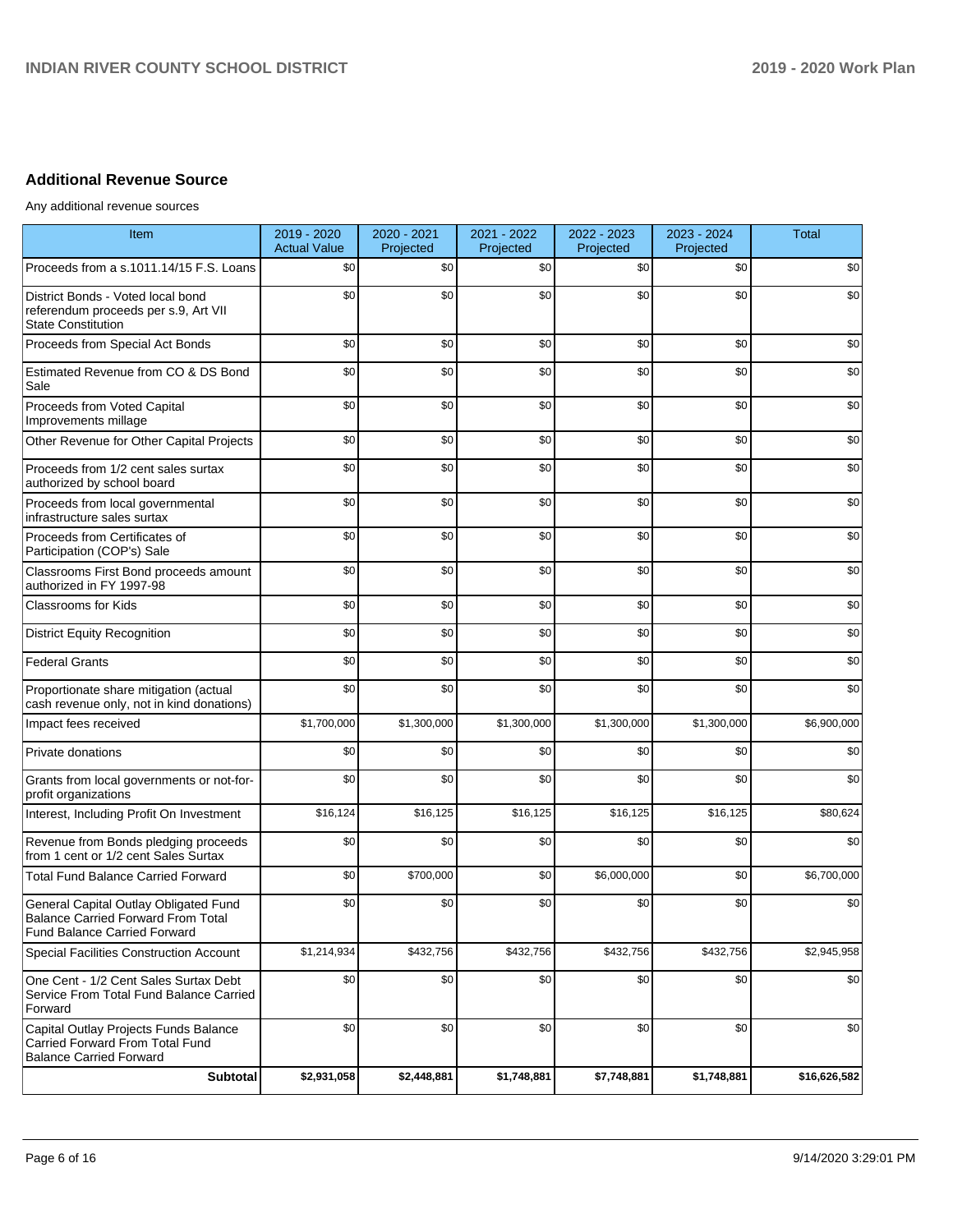# **Total Revenue Summary**

| Item Name                                                     | 2019 - 2020<br><b>Budget</b> | $2020 - 2021$<br>Projected | 2021 - 2022<br>Projected | $2022 - 2023$<br>Projected | $2023 - 2024$<br>Projected | <b>Five Year Total</b> |
|---------------------------------------------------------------|------------------------------|----------------------------|--------------------------|----------------------------|----------------------------|------------------------|
| Local 1.5 Mill Discretionary Capital Outlay<br><b>Revenue</b> | \$28,671,129                 | \$30,123,504               | \$31,507,056             | \$32,965,488               | \$34,428,960               | \$157,696,137          |
| IPECO and 1.5 Mill Maint and Other 1.5<br>Mill Expenditures   | (S27, 162, 018)              | (\$29,270,241)             | (\$29,833,663)           | (\$28,816,020)             | (\$32,976,460)             | (\$148,058,402)        |
| <b>PECO Maintenance Revenue</b>                               | \$0                          | \$306.030                  | \$306.030                | \$306.030                  | \$306.030                  | \$1,224,120            |
| <b>Available 1.50 Mill for New</b><br><b>Construction</b>     | \$1,509,111                  | \$853.263                  | \$1.673.393              | \$4,149,468                | \$1,452,500                | \$9,637,735            |

| <b>Item Name</b>                     | $2019 - 2020$<br><b>Budget</b> | $2020 - 2021$<br>Projected | $2021 - 2022$<br>Projected | 2022 - 2023<br>Projected | 2023 - 2024<br>Projected | <b>Five Year Total</b> |
|--------------------------------------|--------------------------------|----------------------------|----------------------------|--------------------------|--------------------------|------------------------|
| ICO & DS Revenue                     | \$135,051                      | \$135,051                  | \$135,051                  | \$135,051                | \$135,051                | \$675,255              |
| <b>PECO New Construction Revenue</b> | \$0                            | \$0 <sub>1</sub>           | \$0                        | \$0                      | \$0                      | \$0                    |
| Other/Additional Revenue             | \$2,931,058                    | \$2,448,881                | \$1,748,881                | \$7,748,881              | \$1,748,881              | \$16,626,582           |
| <b>Total Additional Revenuel</b>     | \$3,066,109                    | \$2,583,932                | \$1,883,932                | \$7,883,932              | \$1,883,932              | \$17,301,837           |
| Total Available Revenue              | \$4,575,220                    | \$3,437,195                | \$3,557,325                | \$12,033,400             | \$3,336,432              | \$26,939,572           |

# **Project Schedules**

## **Capacity Project Schedules**

A schedule of capital outlay projects necessary to ensure the availability of satisfactory classrooms for the projected student enrollment in K-12 programs.

| <b>Project Description</b>     | Location                                |                  | 2019 - 2020 | 2020 - 2021 | 2021 - 2022 | $2022 - 2023$ | 2023 - 2024 | Total           | Funded |
|--------------------------------|-----------------------------------------|------------------|-------------|-------------|-------------|---------------|-------------|-----------------|--------|
| Classroom Building<br>Addition | <b>SEBASTIAN RIVER</b><br><b>MIDDLE</b> | Planned<br>Cost: | \$0         | \$400,000   | \$0         | \$6,000,000   | \$0         | \$6,400,000 Yes |        |
|                                | <b>Student Stations:</b>                |                  |             |             |             |               | 264         | 264             |        |
|                                | Total Classrooms:                       |                  |             |             |             |               | 12          | 12              |        |
|                                |                                         | Gross Sq Ft:     | 0           |             |             |               | 16,000      | 16,000          |        |

| <b>Planned Cost: I</b>     | \$0 | \$400,000 | \$0 | \$6,000,000 | \$0    | \$6,400,000 |
|----------------------------|-----|-----------|-----|-------------|--------|-------------|
| <b>Student Stations: I</b> |     |           |     |             | 264    | 264         |
| <b>Total Classrooms:</b>   |     |           |     |             | 12     | 12          |
| Gross Sq Ft:               |     |           |     | υ           | 16,000 | 16,000      |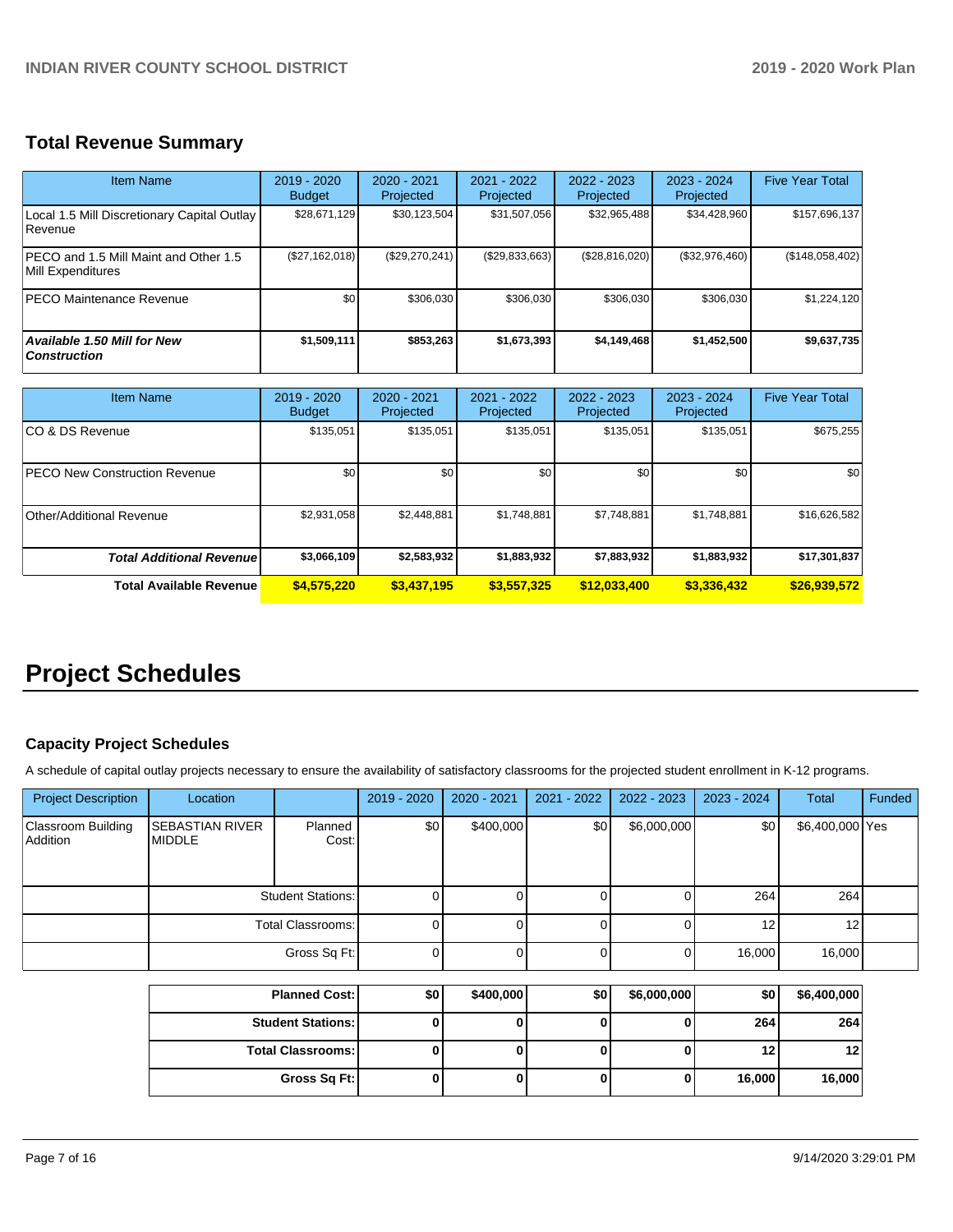#### **Other Project Schedules**

Major renovations, remodeling, and additions of capital outlay projects that do not add capacity to schools.

| <b>Project Description</b>                                                                                                                   | Location                                          | 2019 - 2020<br><b>Actual Budget</b> | 2020 - 2021<br>Projected | 2021 - 2022<br>Projected | 2022 - 2023<br>Projected | 2023 - 2024<br>Projected | <b>Total</b>    | Funded |
|----------------------------------------------------------------------------------------------------------------------------------------------|---------------------------------------------------|-------------------------------------|--------------------------|--------------------------|--------------------------|--------------------------|-----------------|--------|
| Gymnasium PE Locker<br>Room/Restroom Renovations                                                                                             | <b>SEBASTIAN RIVER</b><br><b>SENIOR HIGH</b>      | \$862,992                           | \$0                      | \$0                      | \$0                      | \$0                      | \$862,992 Yes   |        |
| Vero Beach High School<br>Freshman Learning Center<br>Gymnasium PE Locker<br>Room/Restroom Renovations                                       | <b>VERO BEACH SENIOR</b><br><b>HIGH</b>           | \$750,000                           | \$0                      | \$0                      | \$0                      | \$0                      | \$750,000 Yes   |        |
| Kalwall Roof Replacement                                                                                                                     | <b>DODGERTOWN</b><br><b>ELEMENTARY</b>            | \$357,816                           | \$0                      | \$0                      | \$0                      | \$0                      | \$357,816 Yes   |        |
| Kalwall Roof Replacement                                                                                                                     | <b>GIFFORD MIDDLE</b>                             | \$600,000                           | \$1,593,494              | \$0                      | \$0                      | \$0                      | \$2,193,494 Yes |        |
| <b>Restroom Renovations</b>                                                                                                                  | <b>SEBASTIAN RIVER</b><br><b>SENIOR HIGH</b>      | \$425,000                           | \$0                      | \$0                      | \$0                      | \$0                      | \$425,000 Yes   |        |
| Cafeteria<br>Expansion/Renovation                                                                                                            | <b>SEBASTIAN RIVER</b><br><b>MIDDLE</b>           | \$0                                 | \$300,000                | \$0                      | \$5,000,000              | \$0                      | \$5,300,000 Yes |        |
| <b>Traffic Improvements</b>                                                                                                                  | PELICAN ISLAND<br><b>ELEMENTARY</b>               | \$0                                 | \$0                      | \$0                      | \$800,000                | \$0                      | \$800,000 Yes   |        |
| <b>SECURITY ENHANCEMENT</b><br><b>PROJECTS - DISTRICTWIDE</b><br>(Single Point of Entry, Fencing,<br>Access Control, PA Systems,<br>Cameras) | Location not specified                            | \$1,579,412                         | \$938,480                | \$90,120                 | \$233,400                | \$2,136,432              | \$4,977,844 Yes |        |
| Cafeteria<br>Expansion/Renovation                                                                                                            | <b>GLENDALE</b><br><b>ELEMENTARY</b>              | \$0                                 | \$205,221                | \$2,817,205              | \$0                      | \$0                      | \$3,022,426 Yes |        |
| Culinary/Kitchen Renovations                                                                                                                 | <b>TREASURE COAST</b><br><b>TECHNICAL COLLEGE</b> | \$0                                 | \$0                      | \$650,000                | \$0                      | \$0                      | \$650,000 Yes   |        |
| <b>Auto Mechanics Facility</b><br>Renovation                                                                                                 | <b>SEBASTIAN RIVER</b><br><b>SENIOR HIGH</b>      | \$0                                 | \$0                      | \$0                      | \$0                      | \$1,200,000              | \$1,200,000 Yes |        |
|                                                                                                                                              |                                                   | \$4,575,220                         | \$3,037,195              | \$3,557,325              | \$6,033,400              | \$3,336,432              | \$20,539,572    |        |

## **Additional Project Schedules**

Any projects that are not identified in the last approved educational plant survey.

Nothing reported for this section.

# **Non Funded Growth Management Project Schedules**

Schedule indicating which projects, due to planned development, that CANNOT be funded from current revenues projected over the next five years.

Nothing reported for this section.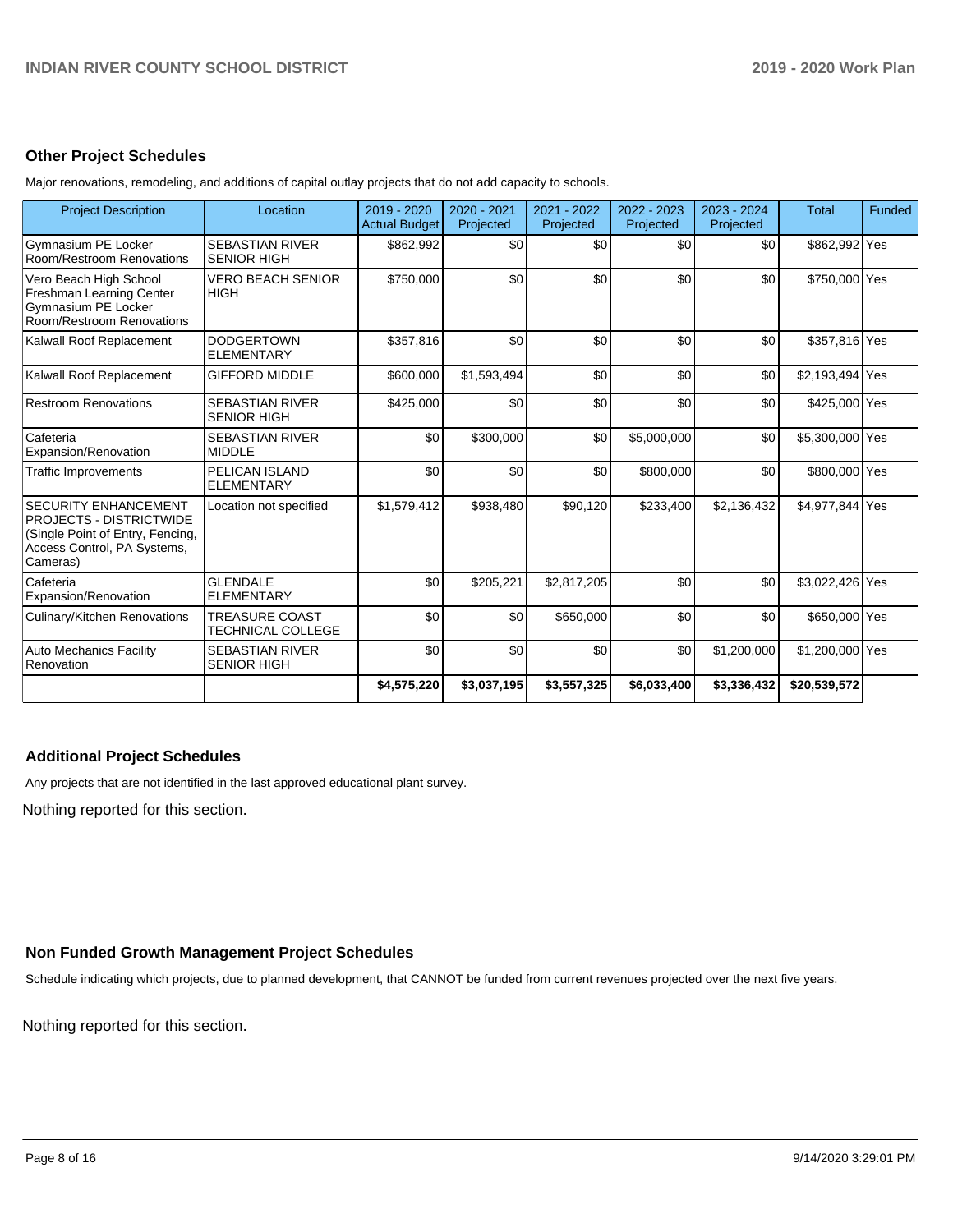# **Capacity Tracking**

| Location                                          | $2019 -$<br>2020 Satis.<br>Stu. Sta. | Actual<br>$2019 -$<br><b>2020 FISH</b><br>Capacity | Actual<br>$2018 -$<br>2019<br><b>COFTE</b> | # Class<br>Rooms | Actual<br>Average<br>$2019 -$<br>2020 Class<br><b>Size</b> | Actual<br>$2019 -$<br>2020<br><b>Utilization</b> | <b>New</b><br>Stu.<br>Capacity | <b>New</b><br>Rooms to<br>be<br>Added/Re<br>moved | Projected<br>$2023 -$<br>2024<br><b>COFTE</b> | Projected<br>$2023 -$<br>2024<br><b>Utilization</b> | Projected<br>$2023 -$<br>2024 Class<br><b>Size</b> |
|---------------------------------------------------|--------------------------------------|----------------------------------------------------|--------------------------------------------|------------------|------------------------------------------------------------|--------------------------------------------------|--------------------------------|---------------------------------------------------|-----------------------------------------------|-----------------------------------------------------|----------------------------------------------------|
| <b>SEBASTIAN RIVER</b><br><b>SENIOR HIGH</b>      | 2,440                                | 2,318                                              | 1,844                                      | 102              | 18                                                         | 80.00 %                                          | $\Omega$                       | $\Omega$                                          | 1,733                                         | 75.00 %                                             | 17                                                 |
| <b>TREASURE COAST</b><br><b>ELEMENTARY</b>        | 799                                  | 799                                                | 657                                        | 41               | 16                                                         | 82.00 %                                          | $\Omega$                       | $\Omega$                                          | 633                                           | 79.00 %                                             | 15                                                 |
| <b>TREASURE COAST</b><br><b>TECHNICAL COLLEGE</b> | 253                                  | $\mathbf 0$                                        | $\Omega$                                   | 13               | $\mathbf 0$                                                | 0.00%                                            | $\mathbf 0$                    | $\Omega$                                          | $\Omega$                                      | 0.00%                                               | $\mathbf 0$                                        |
| <b>LIBERTY MAGNET</b>                             | 666                                  | 666                                                | 538                                        | 37               | 15                                                         | 81.00%                                           | $\Omega$                       | $\Omega$                                          | 544                                           | 82.00 %                                             | 15                                                 |
| <b>STORM GROVE MIDDLE</b><br><b>SCHOOL</b>        | 1,382                                | 1,243                                              | 1,038                                      | 60               | 17                                                         | 84.00 %                                          | $\Omega$                       | $\Omega$                                          | 1,007                                         | 81.00%                                              | 17                                                 |
| <b>ALTERNATIVE</b>                                | 157                                  | $\Omega$                                           | 44                                         | $\overline{7}$   | 6                                                          | 0.00%                                            | 0                              | $\Omega$                                          | 50                                            | 0.00%                                               | $\overline{7}$                                     |
| <b>VERO BEACH SENIOR</b><br><b>HIGH</b>           | 3,012                                | 2,861                                              | 2,714                                      | 130              | 21                                                         | 95.00 %                                          | $\Omega$                       | $\Omega$                                          | 2,604                                         | 91.00%                                              | 20                                                 |
| ROSEWOOD<br><b>ELEMENTARY</b>                     | 543                                  | 543                                                | 538                                        | 29               | 19                                                         | 99.00 %                                          | $\mathbf 0$                    | $\Omega$                                          | 539                                           | 99.00 %                                             | 19                                                 |
| <b>BEACHLAND</b><br><b>ELEMENTARY</b>             | 580                                  | 580                                                | 478                                        | 32               | 15                                                         | 82.00 %                                          | $\Omega$                       | $\Omega$                                          | 452                                           | 78.00 %                                             | 14                                                 |
| <b>GIFFORD MIDDLE</b>                             | 1,136                                | 1,022                                              | 669                                        | 48               | 14                                                         | 65.00 %                                          | 0                              | $\Omega$                                          | 603                                           | 59.00 %                                             | 13                                                 |
| FELLSMERE<br><b>ELEMENTARY</b>                    | 787                                  | 787                                                | 556                                        | 42               | 13                                                         | 71.00%                                           | 0                              | $\Omega$                                          | 546                                           | 69.00 %                                             | 13                                                 |
| PELICAN ISLAND<br><b>ELEMENTARY</b>               | 654                                  | 654                                                | 393                                        | 35               | 11                                                         | 60.00 %                                          | $\mathbf 0$                    | $\Omega$                                          | 336                                           | 51.00 %                                             | 10                                                 |
| <b>WABASSO SCHOOL</b>                             | 81                                   | 81                                                 | 75                                         | $\overline{7}$   | 11                                                         | 93.00 %                                          | 0                              | $\Omega$                                          | 56                                            | 69.00 %                                             | 8                                                  |
| <b>CITRUS ELEMENTARY</b>                          | 892                                  | 892                                                | 700                                        | 46               | 15                                                         | 78.00 %                                          | $\Omega$                       | $\Omega$                                          | 654                                           | 73.00 %                                             | 14                                                 |
| <b>DODGERTOWN</b><br>ELEMENTARY                   | 584                                  | 584                                                | 383                                        | 32               | 12                                                         | 66.00 %                                          | $\Omega$                       | $\Omega$                                          | 403                                           | 69.00 %                                             | 13                                                 |
| <b>VERO BEACH</b><br>ELEMENTARY                   | 796                                  | 796                                                | 589                                        | 43               | 14                                                         | 74.00 %                                          | $\Omega$                       | $\Omega$                                          | 572                                           | 72.00 %                                             | 13                                                 |
| <b>SEBASTIAN RIVER</b><br>MIDDLE                  | 1,273                                | 1,145                                              | 933                                        | 54               | 17                                                         | 81.00%                                           | 100                            | 5                                                 | 845                                           | 68.00 %                                             | 14                                                 |
| <b>OSCEOLA MAGNET</b><br>SCHOOL (NEW)             | 557                                  | 557                                                | 531                                        | 30               | 18                                                         | 95.00 %                                          | $\Omega$                       | $\Omega$                                          | 529                                           | 95.00 %                                             | 18                                                 |
| SEBASTIAN<br><b>ELEMENTARY</b>                    | 637                                  | 637                                                | 403                                        | 34               | 12                                                         | 63.00 %                                          | $\Omega$                       | $\Omega$                                          | 376                                           | 59.00 %                                             | 11                                                 |
| GLENDALE<br>ELEMENTARY                            | 702                                  | 702                                                | 575                                        | 37               | 16                                                         | 82.00%                                           | 0                              | $\overline{0}$                                    | 515                                           | 73.00 %                                             | 14                                                 |
| <b>INDIAN RIVER</b><br>ACADEMY                    | 604                                  | 604                                                | 426                                        | 32               | 13                                                         | 71.00 %                                          | 0                              | $\Omega$                                          | 438                                           | 73.00 %                                             | 14                                                 |
| OSLO MIDDLE                                       | 1,140                                | 1,026                                              | 891                                        | 50               | 18                                                         | 87.00 %                                          | $\mathbf 0$                    | $\overline{0}$                                    | 857                                           | 84.00 %                                             | 17                                                 |
|                                                   | 19,675                               | 18,497                                             | 14,973                                     | 941              | 16                                                         | 80.95%                                           | 100                            | 5 <sub>5</sub>                                    | 14,292                                        | 76.85%                                              | 15                                                 |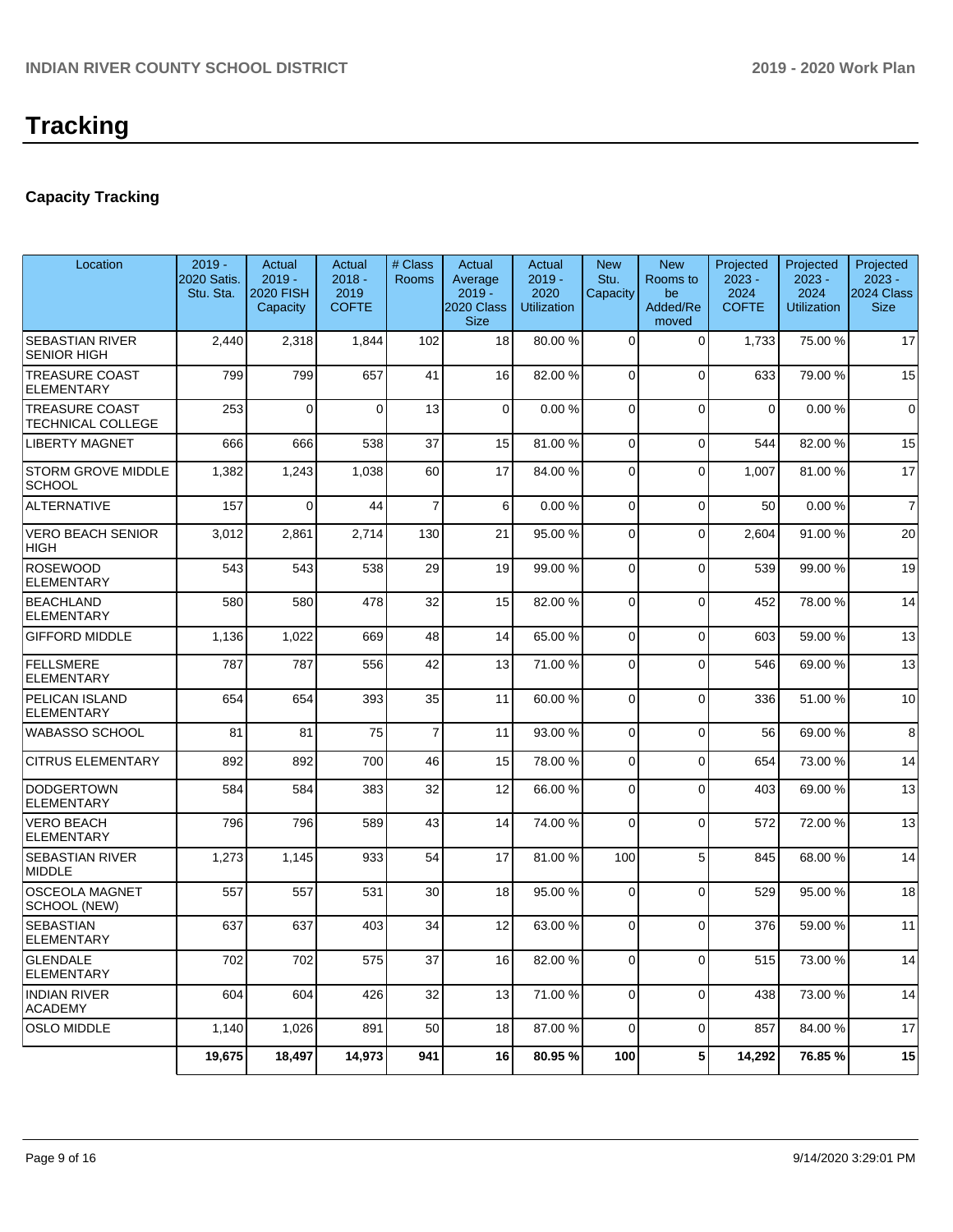The COFTE Projected Total (14,292) for 2023 - 2024 must match the Official Forecasted COFTE Total (14,293 ) for 2023 - 2024 before this section can be completed. In the event that the COFTE Projected Total does not match the Official forecasted COFTE, then the Balanced Projected COFTE Table should be used to balance COFTE.

| Projected COFTE for 2023 - 2024 |        |
|---------------------------------|--------|
| Elementary (PK-3)               | 4,570  |
| Middle (4-8)                    | 5,314  |
| High (9-12)                     | 4,408  |
|                                 | 14,293 |

| <b>Grade Level Type</b> | <b>Balanced Projected</b><br>COFTE for 2023 - 2024 |
|-------------------------|----------------------------------------------------|
| Elementary (PK-3)       |                                                    |
| Middle $(4-8)$          |                                                    |
| High (9-12)             |                                                    |
|                         | 14,292                                             |

#### **Relocatable Replacement**

Number of relocatable classrooms clearly identified and scheduled for replacement in the school board adopted financially feasible 5-year district work program.

| Location                               | 2020<br>2019 | $2020 - 2021$ | $-2022$<br>2021 | 2022 - 2023 | $2023 - 2024$ | Year 5 Total |
|----------------------------------------|--------------|---------------|-----------------|-------------|---------------|--------------|
| <b>Total Relocatable Replacements:</b> |              |               |                 |             |               |              |

#### **Charter Schools Tracking**

Information regarding the use of charter schools.

| Location-Type                    | # Relocatable<br>units or<br>permanent<br>classrooms | Owner      | Year Started or<br>Scheduled | <b>Student</b><br><b>Stations</b> | <b>Students</b><br>Enrolled | Years in<br>Contract | <b>Total Charter</b><br><b>Students</b><br>projected for<br>2023 - 2024 |
|----------------------------------|------------------------------------------------------|------------|------------------------------|-----------------------------------|-----------------------------|----------------------|-------------------------------------------------------------------------|
| Indian River Charter High School |                                                      | 26 STATE   | 1998                         | 650                               | 697                         | 26                   | 700                                                                     |
| Sebastian Charter Junior High    |                                                      | 12 STATE   | 1998                         | 264                               | 270                         | 27                   | 280                                                                     |
| North County Charter Elementary  |                                                      | 17 STATE   | 1998                         | 322                               | 378                         | 15                   | 350                                                                     |
| St. Peter's Academy              |                                                      | 8 PRIVATE  | 2000                         | 156                               | 146                         | 17                   | 150                                                                     |
| Imagine Charter School South     |                                                      | 38 PRIVATE | 2008                         | 900                               | 882                         | 12 <sub>1</sub>      | 900                                                                     |
|                                  | 101                                                  |            |                              | 2,292                             | 2,373                       |                      | 2,380                                                                   |

#### **Special Purpose Classrooms Tracking**

The number of classrooms that will be used for certain special purposes in the current year, by facility and type of classroom, that the district will, 1), not use for educational purposes, and 2), the co-teaching classrooms that are not open plan classrooms and will be used for educational purposes.

| School                                 | School Type | $#$ of Elementary<br>K-3 Classrooms | $#$ of Middle 4-8<br><b>Classrooms</b>      | # of High $9-12$<br><b>Classrooms</b> | # of $ESE$<br><b>Classrooms</b> | # of Combo<br><b>Classrooms</b> | Total<br><b>Classrooms</b> |
|----------------------------------------|-------------|-------------------------------------|---------------------------------------------|---------------------------------------|---------------------------------|---------------------------------|----------------------------|
| <b>Total Educational Classrooms: I</b> |             |                                     |                                             |                                       |                                 |                                 | 0                          |
| School                                 | School Type | # of Elementary<br>K-3 Classrooms   | $\sharp$ of Middle 4-8<br><b>Classrooms</b> | $#$ of High 9-12<br><b>Classrooms</b> | # of $ESE$<br><b>Classrooms</b> | # of Combo<br><b>Classrooms</b> | Total<br><b>Classrooms</b> |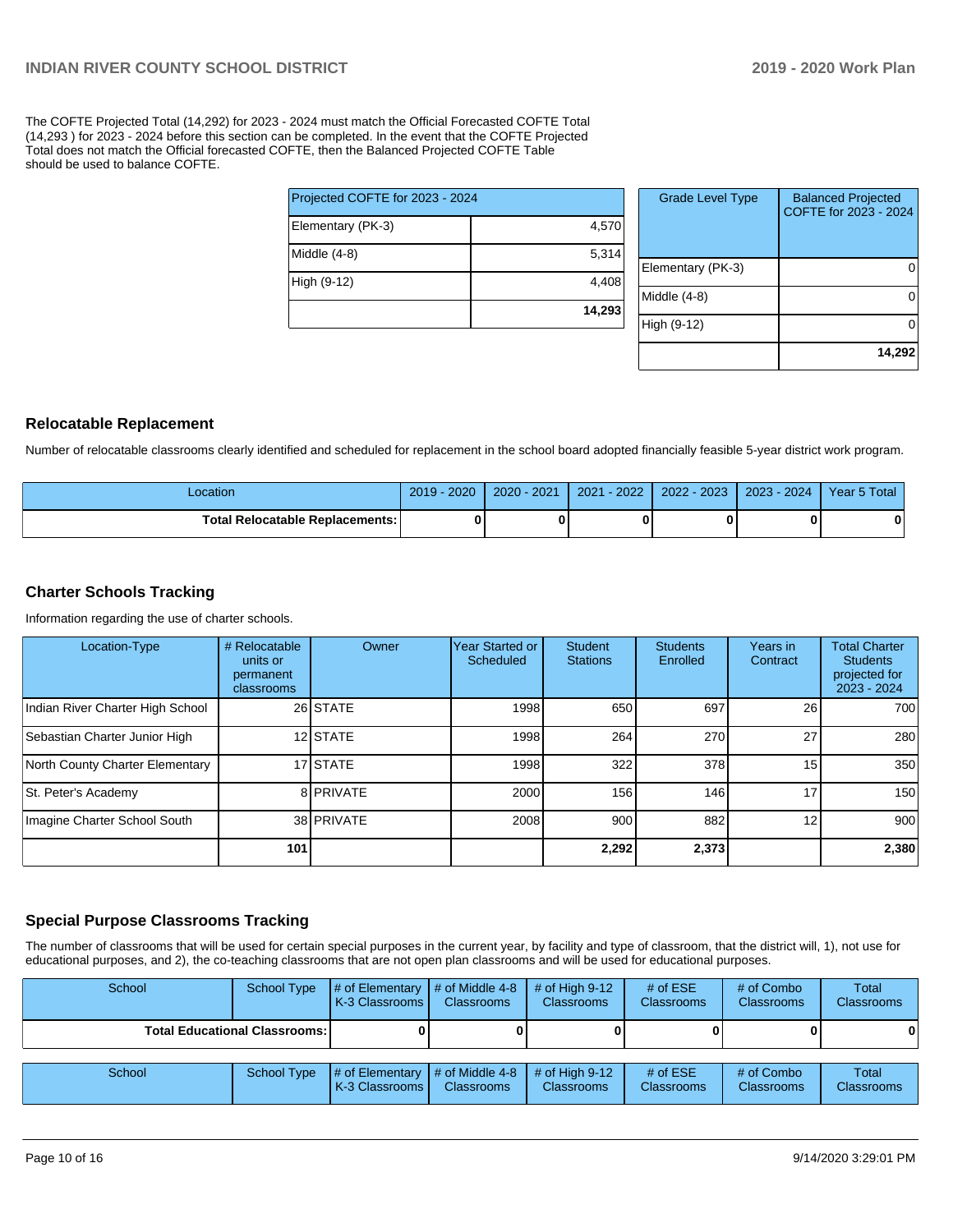| ssrooms:<br><b>Total Co-Teachir</b><br>⊶las'<br>- reacninc<br>. |  |  |  |  | o |  |
|-----------------------------------------------------------------|--|--|--|--|---|--|
|-----------------------------------------------------------------|--|--|--|--|---|--|

#### **Infrastructure Tracking**

**Necessary offsite infrastructure requirements resulting from expansions or new schools. This section should include infrastructure information related to capacity project schedules and other project schedules (Section 4).** 

Offsite Utility and Road Requirements as needed for the following projects: Sebastian River Middle School Classroom Building Addition Pelican Island Traffic Improvements

**Proposed location of planned facilities, whether those locations are consistent with the comprehensive plans of all affected local governments, and recommendations for infrastructure and other improvements to land adjacent to existing facilities. Provisions of 1013.33(12), (13) and (14) and 1013.36 must be addressed for new facilities planned within the 1st three years of the plan (Section 5).** 

Not Specified

**Consistent with Comp Plan?** No

#### **Net New Classrooms**

The number of classrooms, by grade level and type of construction, that were added during the last fiscal year.

| List the net new classrooms added in the 2018 - 2019 fiscal year.                                                                                       |                              |                                   |                                | year.                  |                                                                        | List the net new classrooms to be added in the 2019 - 2020 fiscal |   |   |
|---------------------------------------------------------------------------------------------------------------------------------------------------------|------------------------------|-----------------------------------|--------------------------------|------------------------|------------------------------------------------------------------------|-------------------------------------------------------------------|---|---|
| "Classrooms" is defined as capacity carrying classrooms that are added to increase<br>capacity to enable the district to meet the Class Size Amendment. |                              |                                   |                                |                        | Totals for fiscal year 2019 - 2020 should match totals in Section 15A. |                                                                   |   |   |
| Location                                                                                                                                                | $2018 - 2019$ #<br>Permanent | $2018 - 2019$ #<br><b>Modular</b> | $2018 - 2019$ #<br>Relocatable | $2018 - 2019$<br>Total | $2019 - 2020$ #<br>Permanent                                           | $2019 - 2020$<br>Total                                            |   |   |
| Elementary (PK-3)                                                                                                                                       |                              |                                   |                                |                        |                                                                        |                                                                   |   |   |
| Middle (4-8)                                                                                                                                            |                              |                                   |                                |                        |                                                                        |                                                                   |   |   |
| High (9-12)                                                                                                                                             |                              |                                   |                                |                        |                                                                        |                                                                   |   |   |
|                                                                                                                                                         |                              |                                   |                                |                        |                                                                        |                                                                   | n | 0 |

#### **Relocatable Student Stations**

Number of students that will be educated in relocatable units, by school, in the current year, and the projected number of students for each of the years in the workplan.

| <b>Site</b>                   | 2019 - 2020 | $2020 - 2021$ | $2021 - 2022$ | $2022 - 2023$ | 2023 - 2024 | 5 Year Average |
|-------------------------------|-------------|---------------|---------------|---------------|-------------|----------------|
| INDIAN RIVER ACADEMY          |             |               |               |               |             |                |
| IDODGERTOWN ELEMENTARY        |             |               |               |               |             | ΩI             |
| VERO BEACH ELEMENTARY         |             |               |               |               |             | ΟI             |
| <b>SEBASTIAN RIVER MIDDLE</b> | 154         | 154           | 154           | 154.          |             | 123            |
| <b>GIFFORD MIDDLE</b>         |             |               |               |               |             | 0              |
| <b>FELLSMERE ELEMENTARY</b>   |             |               |               |               |             | $\Omega$       |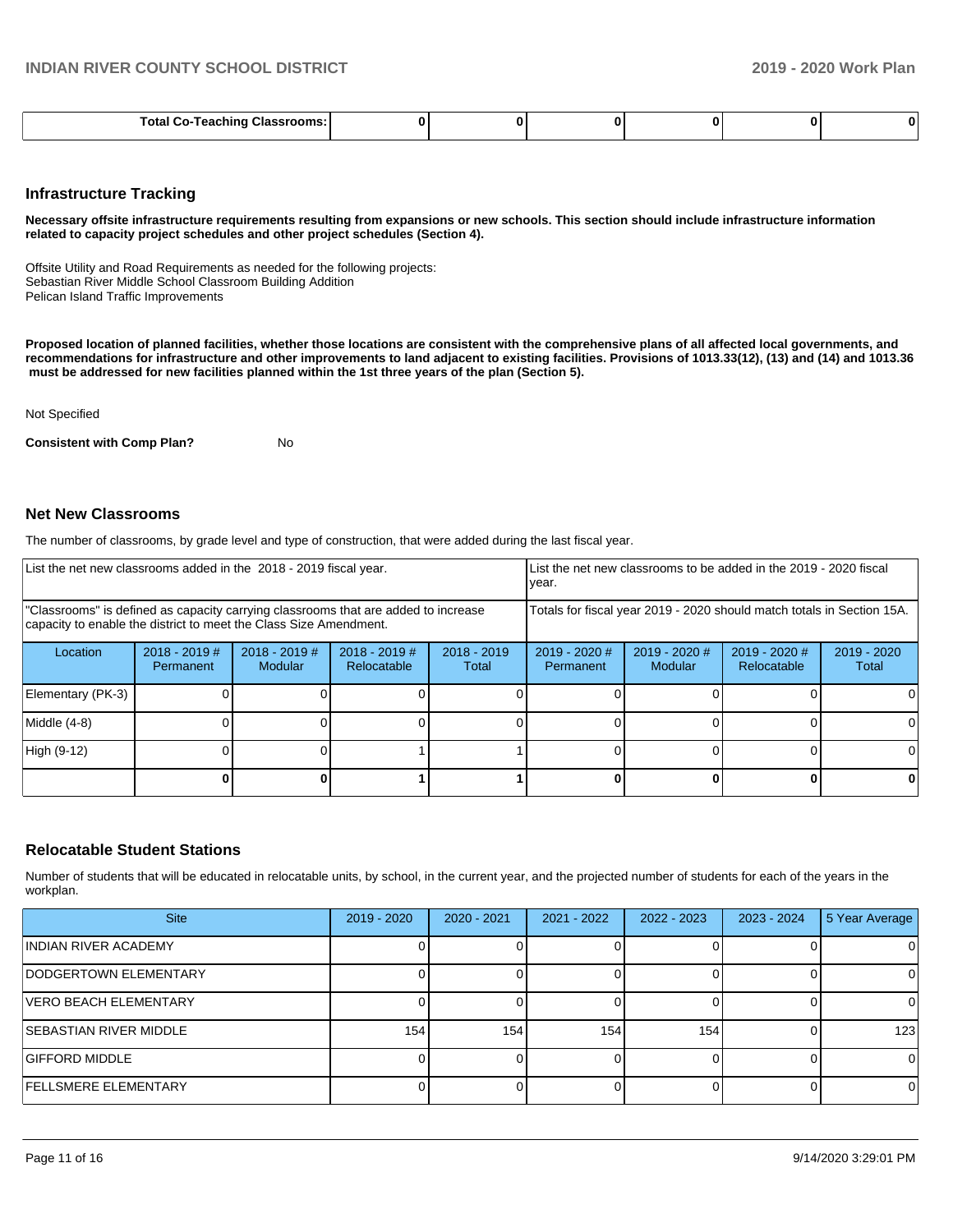| PELICAN ISLAND ELEMENTARY          | $\Omega$        | 0        | $\Omega$ | $\Omega$ | $\Omega$ | 0        |
|------------------------------------|-----------------|----------|----------|----------|----------|----------|
| WABASSO SCHOOL                     | 10 <sup>1</sup> | 10       | 10       | 10       | 10       | 10       |
| <b>CITRUS ELEMENTARY</b>           | 0               | 0        | ∩        | $\Omega$ | $\Omega$ | 0        |
| <b>TREASURE COAST ELEMENTARY</b>   | $\overline{0}$  | 0        | 0        | $\Omega$ | $\Omega$ | $\Omega$ |
| VERO BEACH SENIOR HIGH             | $\Omega$        | 0        | 0        | 0        | $\Omega$ | 0        |
| <b>ROSEWOOD ELEMENTARY</b>         | $\Omega$        | U        | ∩        | 0        | $\Omega$ | 0        |
| BEACHLAND ELEMENTARY               | $\Omega$        | 0        | O        | 0        | $\Omega$ | $\Omega$ |
| <b>OSLO MIDDLE</b>                 | $\overline{0}$  | 0        | 0        | $\Omega$ | $\Omega$ | 0        |
| <b>SEBASTIAN RIVER SENIOR HIGH</b> | $\Omega$        | 0        | $\Omega$ | $\Omega$ | $\Omega$ | 0        |
| <b>STORM GROVE MIDDLE SCHOOL</b>   | $\Omega$        | 0        | ∩        | 0        | $\Omega$ | 0        |
| ALTERNATIVE                        | 25              | 25       | 25       | 25       | 25       | 25       |
| TREASURE COAST TECHNICAL COLLEGE   | $\Omega$        | $\Omega$ | ∩        | $\Omega$ | $\Omega$ | $\Omega$ |
| <b>LIBERTY MAGNET</b>              | $\Omega$        | $\Omega$ |          | $\Omega$ | $\Omega$ | 0        |
| OSCEOLA MAGNET SCHOOL (NEW)        | $\overline{0}$  | 0        | 0        | $\Omega$ | $\Omega$ | $\Omega$ |
| <b>SEBASTIAN ELEMENTARY</b>        | $\Omega$        | $\Omega$ | O        | $\Omega$ | $\Omega$ | $\Omega$ |
| <b>GLENDALE ELEMENTARY</b>         | 18 <sup>1</sup> | 18       | 18       | 18       | 18       | 18       |

| Totals for INDIAN RIVER COUNTY SCHOOL DISTRICT    |        |        |                           |        |        |        |
|---------------------------------------------------|--------|--------|---------------------------|--------|--------|--------|
| Total students in relocatables by year.           | 207    | 207    | 207                       | 207    | 53     | 176    |
| Total number of COFTE students projected by year. | 14.839 | 14,671 | 14.505                    | 14,377 | 14.293 | 14,537 |
| Percent in relocatables by year.                  | 1 % I  | 1%1    | $^{\prime}$ % $^{\prime}$ | 1 % I  | 0 % I  | 1%     |

# **Leased Facilities Tracking**

Exising leased facilities and plans for the acquisition of leased facilities, including the number of classrooms and student stations, as reported in the educational plant survey, that are planned in that location at the end of the five year workplan.

| Location                         | # of Leased<br>Classrooms 2019 -<br>2020 | <b>FISH Student</b><br><b>Stations</b> | Owner              | # of Leased<br>Classrooms 2023 -<br>2024 | <b>FISH Student</b><br><b>Stations</b> |
|----------------------------------|------------------------------------------|----------------------------------------|--------------------|------------------------------------------|----------------------------------------|
| ISEBASTIAN RIVER MIDDLE          |                                          |                                        | 154 Mobile Modular |                                          | 0                                      |
| <b>GLENDALE ELEMENTARY</b>       |                                          |                                        | 18 Mobile Modular  |                                          | 18                                     |
| WABASSO SCHOOL                   |                                          |                                        | 10 Mobile Modular  |                                          | 10                                     |
| IVERO BEACH SENIOR HIGH          | U                                        | 0                                      |                    |                                          | 0                                      |
| <b>ROSEWOOD ELEMENTARY</b>       | 0                                        | ΩI                                     |                    |                                          | 0                                      |
| BEACHLAND ELEMENTARY             | U.                                       | ΩI                                     |                    |                                          | 0                                      |
| <b>GIFFORD MIDDLE</b>            |                                          | U.                                     |                    | U                                        | 0                                      |
| <b>ALTERNATIVE</b>               |                                          |                                        | 25 Mobile Modular  |                                          | 25                                     |
| <b>TREASURE COAST ELEMENTARY</b> | n                                        | 0                                      |                    |                                          | 0                                      |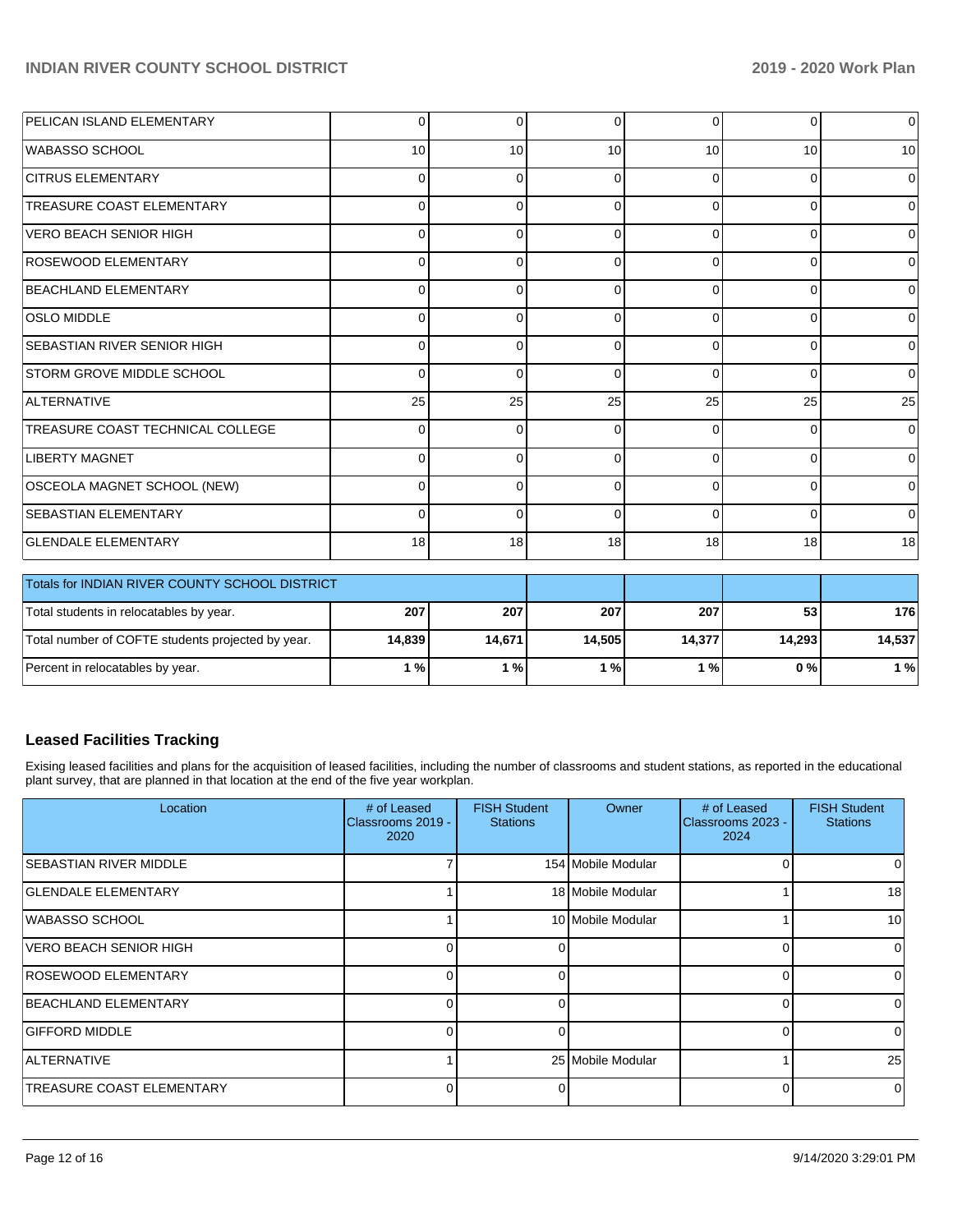| TREASURE COAST TECHNICAL COLLEGE   |              | 0        | 0        |    |
|------------------------------------|--------------|----------|----------|----|
| <b>LIBERTY MAGNET</b>              | 0            |          | 0        |    |
| <b>STORM GROVE MIDDLE SCHOOL</b>   | 0            | $\Omega$ | 0        |    |
| <b>SEBASTIAN RIVER SENIOR HIGH</b> | 0            | 0        | 0        |    |
| OSCEOLA MAGNET SCHOOL (NEW)        | 0            |          | 0        |    |
| <b>SEBASTIAN ELEMENTARY</b>        | 0            | $\Omega$ | 0        | ∩  |
| <b>INDIAN RIVER ACADEMY</b>        | 0            | 0        | 0        |    |
| <b>OSLO MIDDLE</b>                 | 0            |          | 0        |    |
| <b>FELLSMERE ELEMENTARY</b>        | $\Omega$     | O        | 0        | U  |
| PELICAN ISLAND ELEMENTARY          | 0            | 0        | 0        |    |
| <b>ICITRUS ELEMENTARY</b>          | 0            |          | $\Omega$ |    |
| DODGERTOWN ELEMENTARY              | <sup>0</sup> | ∩        | $\Omega$ | ∩  |
| VERO BEACH ELEMENTARY              | 0            | 0        | 0        | ∩  |
|                                    | 10           | 207      | 3        | 53 |

#### **Failed Standard Relocatable Tracking**

Relocatable units currently reported by school, from FISH, and the number of relocatable units identified as 'Failed Standards'.

Nothing reported for this section.

# **Planning**

#### **Class Size Reduction Planning**

**Plans approved by the school board that reduce the need for permanent student stations such as acceptable school capacity levels, redistricting, busing, year-round schools, charter schools, magnet schools, public-private partnerships, multitrack scheduling, grade level organization, block scheduling, or other alternatives.**

#### **School Closure Planning**

**Plans for the closure of any school, including plans for disposition of the facility or usage of facility space, and anticipated revenues.** 

No plans at this time for closure of any schools.

# **Long Range Planning**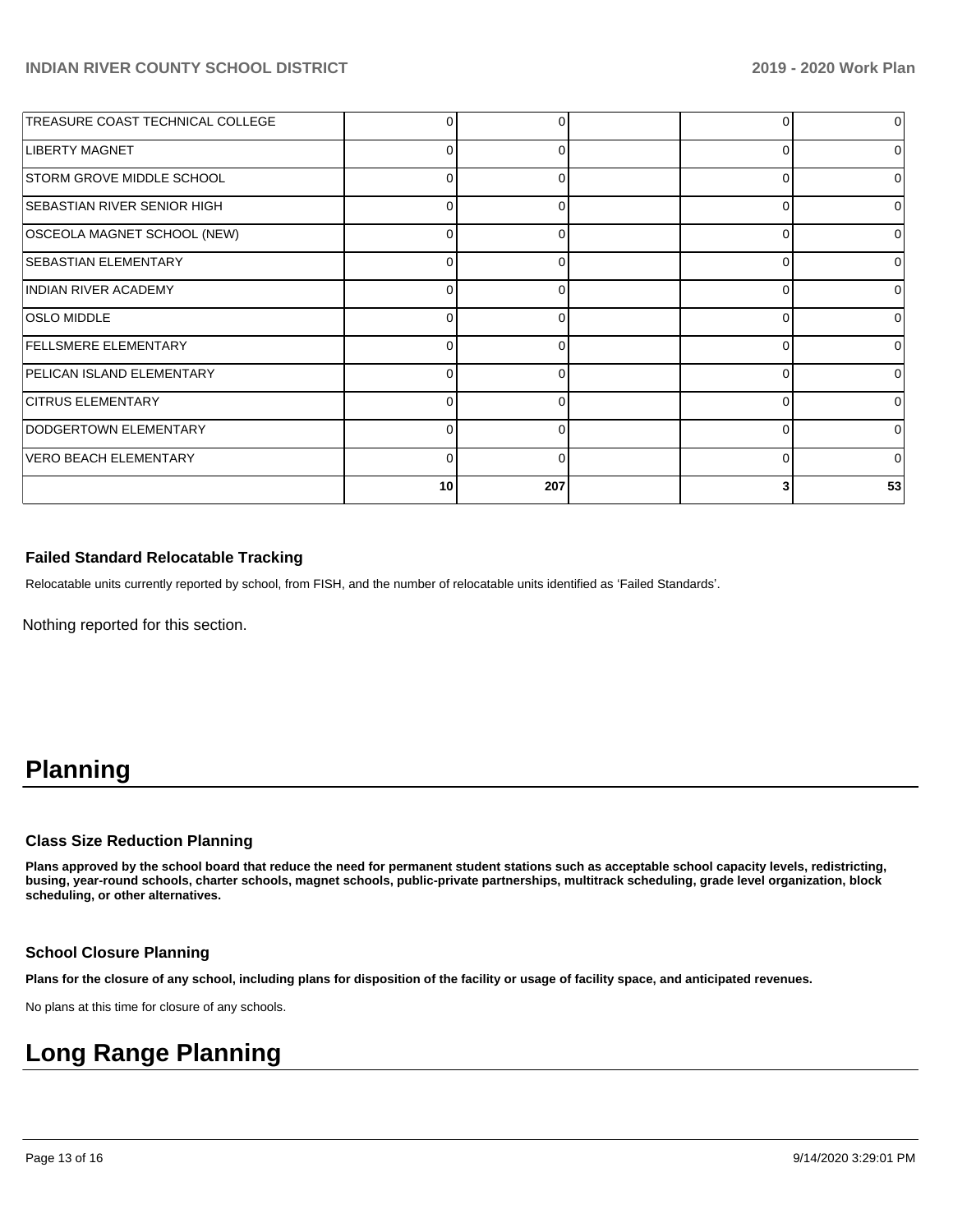#### **Ten-Year Maintenance**

District projects and locations regarding the projected need for major renovation, repair, and maintenance projects within the district in years 6-10 beyond the projects plans detailed in the five years covered by the work plan.

| Project                                                 | 2023 - 2024 / 2028 - 2029<br><b>Projected Cost</b> |
|---------------------------------------------------------|----------------------------------------------------|
| Health, Safety & Security Districtwide                  | \$15,000,000                                       |
| Capital Maintenance                                     | \$7,500,000                                        |
| <b>HVAC/Chiller Replacement Districtwide</b>            | \$7,500,000                                        |
| <b>Building Renovations/Minor Projects Districtwide</b> | \$7,500,000                                        |
| Roof Replacements Districtwide                          | \$5,000,000                                        |
| <b>Technology Upgrades</b>                              | \$5,000,000                                        |
| <b>ADA Compliance Districtwide</b>                      | \$2,500,000                                        |
|                                                         | \$50,000,000                                       |

#### **Ten-Year Capacity**

Schedule of capital outlay projects projected to ensure the availability of satisfactory student stations for the projected student enrollment in K-12 programs for the future 5 years beyond the 5-year district facilities work program.

Nothing reported for this section.

## **Ten-Year Planned Utilization**

Schedule of planned capital outlay projects identifying the standard grade groupings, capacities, and planned utilization rates of future educational facilities of the district for both permanent and relocatable facilities.

| Grade Level Projections         | <b>FISH</b><br><b>Student</b><br><b>Stations</b> | <b>Actual 2018 -</b><br><b>2019 FISH</b><br>Capacity | Actual<br>$2018 -$<br>2019<br><b>COFTE</b> | Actual 2018 - 2019<br><b>Utilization</b> | Actual 2019 - 2020 / 2028 - 2029 new<br>Student Capacity to be added/removed | Projected 2028<br><b>2029 COFTE</b> | Projected 2028 -<br>2029 Utilization |
|---------------------------------|--------------------------------------------------|------------------------------------------------------|--------------------------------------------|------------------------------------------|------------------------------------------------------------------------------|-------------------------------------|--------------------------------------|
| Elementary - District<br>Totals | 8,801                                            | 8,801                                                | 6,764.89                                   | 76.87 %                                  |                                                                              | 7.012                               | 79.67%                               |
| Middle - District Totals        | 4.931                                            | 4,436                                                | 3,531.36                                   | 79.60 %                                  | 100 <sub>1</sub>                                                             | 3.204                               | 70.63%                               |
| High - District Totals          | 5.452                                            | 5,179                                                | 4.557.57                                   | 88.01 %                                  |                                                                              | 4.003                               | 77.29 %                              |
| Other - ESE, etc                | 491                                              | 81                                                   | 119.06                                     | 146.91 %                                 |                                                                              | 50                                  | 61.73%                               |
|                                 | 19,675                                           | 18,497                                               | 14,972.88                                  | 80.95 %                                  | 100                                                                          | 14,269                              | 76.73%                               |

**Combination schools are included with the middle schools for student stations, capacity, COFTE and utilization purposes because these facilities all have a 90% utilization factor. Use this space to explain or define the grade groupings for combination schools.**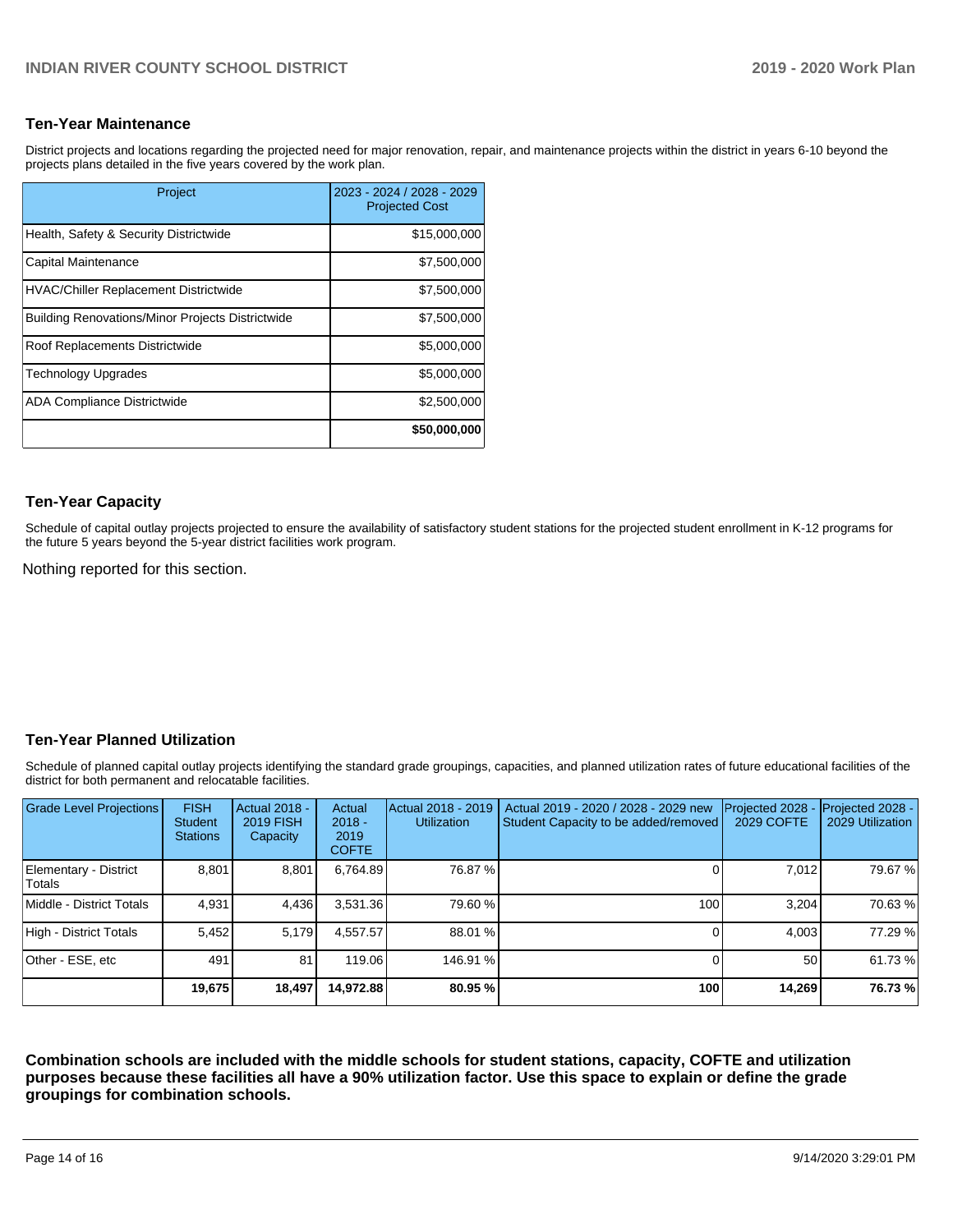No comments to report.

#### **Ten-Year Infrastructure Planning**

**Proposed Location of Planned New, Remodeled, or New Additions to Facilities in 06 thru 10 out years (Section 28).**

None

Plans for closure of any school, including plans for disposition of the facility or usage of facility space, and anticipated revenues in the 06 thru 10 out **years (Section 29).**

None

#### **Twenty-Year Maintenance**

District projects and locations regarding the projected need for major renovation, repair, and maintenance projects within the district in years 11-20 beyond the projects plans detailed in the five years covered by the work plan.

| Project                                                 | 2028 - 2029 / 2038 - 2039 Projected Cost |
|---------------------------------------------------------|------------------------------------------|
| Health, Safety & Security Districtwide                  | \$30,000,000                             |
| Capital Maintenance                                     | \$15,000,000                             |
| <b>HVAC/Chiller Replacements Districtwide</b>           | \$15,000,000                             |
| <b>Building Renovations/Minor Projects Districtwide</b> | \$15,000,000                             |
| Roof Replacements Districtwide                          | \$10,000,000                             |
| <b>Technology Upgrades</b>                              | \$10,000,000                             |
| <b>ADA Compliance Districtwide</b>                      | \$5,000,000                              |
|                                                         | \$100,000,000                            |

#### **Twenty-Year Capacity**

Schedule of capital outlay projects projected to ensure the availability of satisfactory student stations for the projected student enrollment in K-12 programs for the future 11-20 years beyond the 5-year district facilities work program.

Nothing reported for this section.

#### **Twenty-Year Planned Utilization**

Schedule of planned capital outlay projects identifying the standard grade groupings, capacities, and planned utilization rates of future educational facilities of the district for both permanent and relocatable facilities.